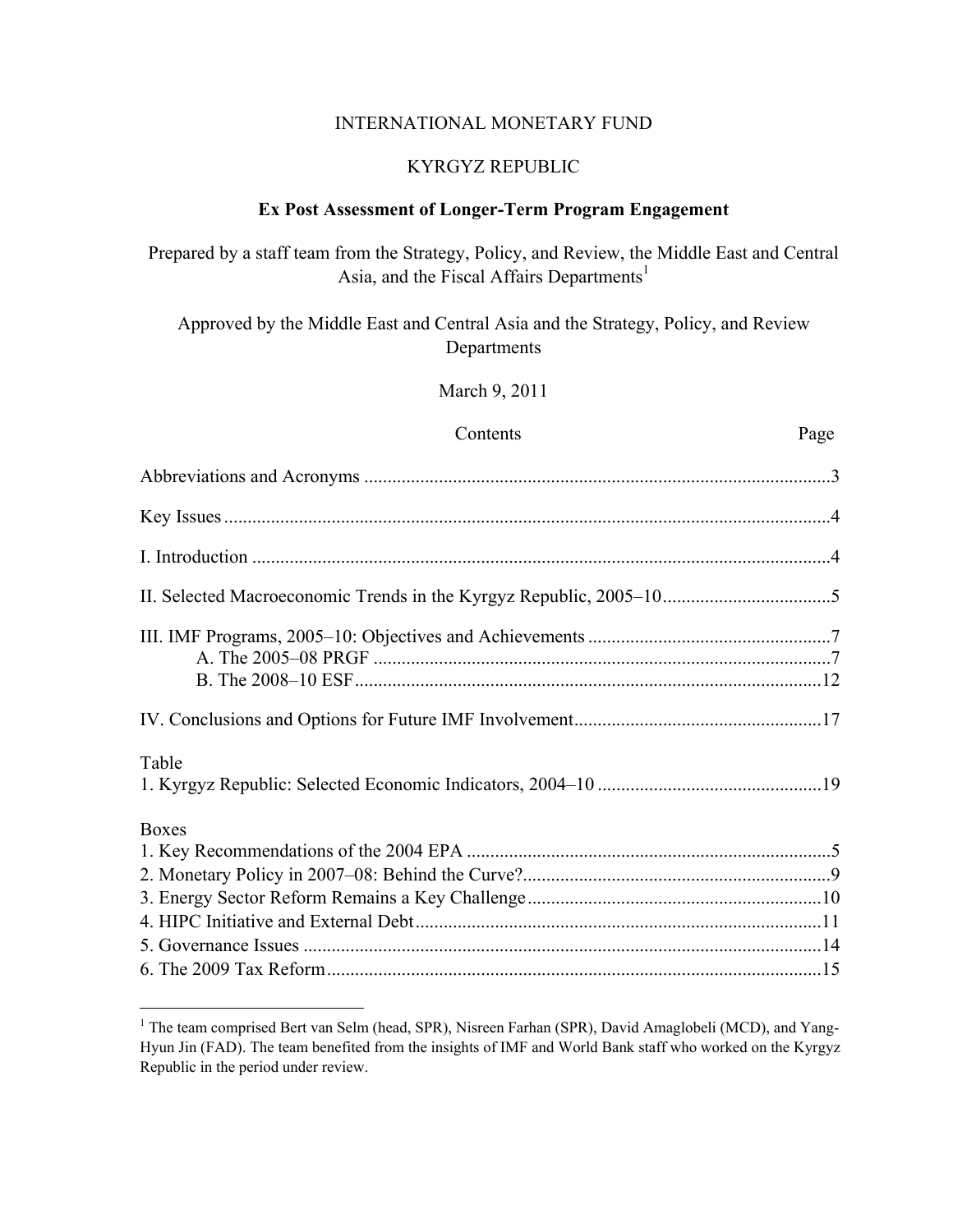| Annexes |  |
|---------|--|
|         |  |
|         |  |
|         |  |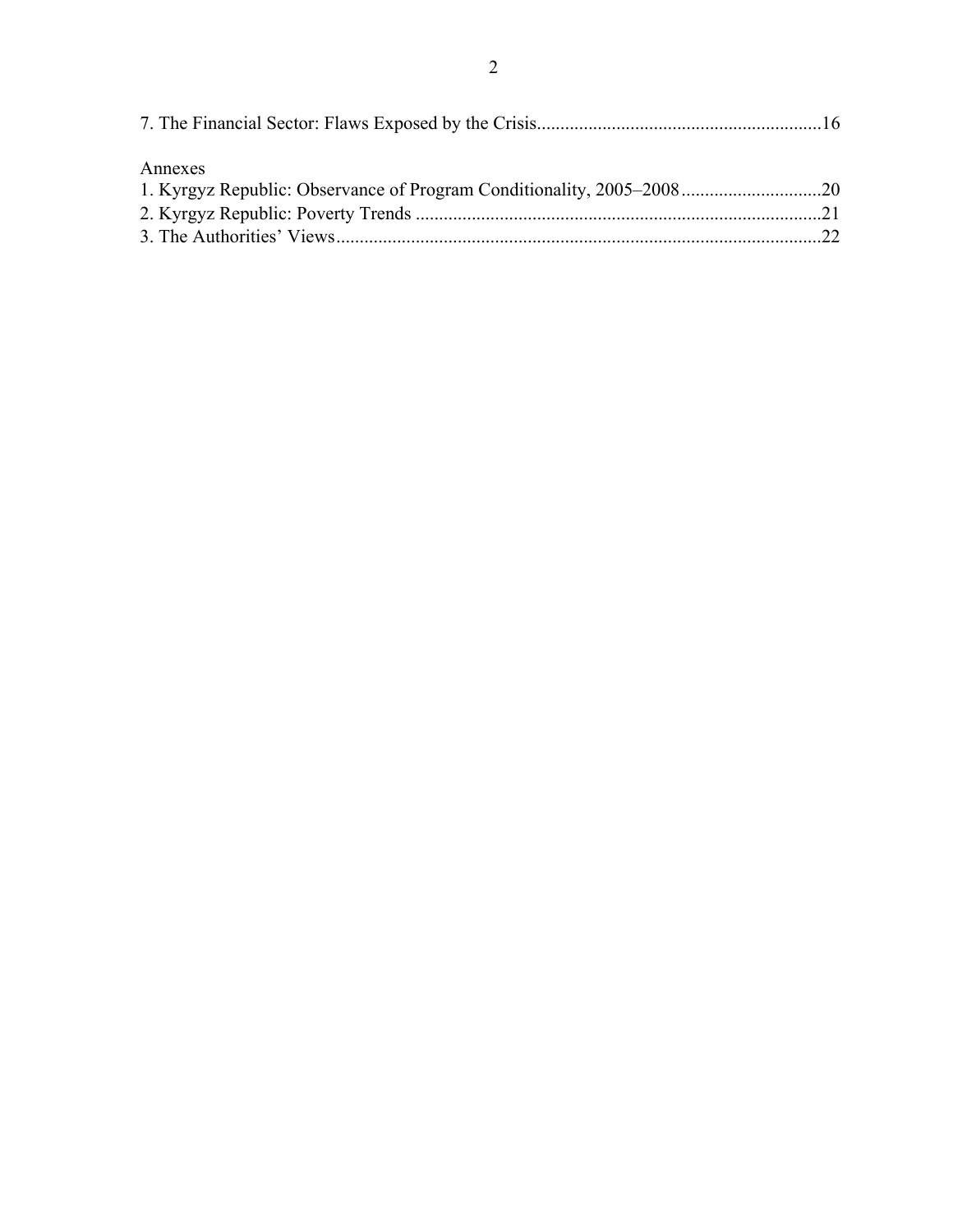## **ABBREVIATIONS AND ACRONYMS**

| Asia Universal Bank                        |
|--------------------------------------------|
| <b>Country Development Strategy</b>        |
| Debt Sustainability Analysis               |
| <b>Extended Credit Facility</b>            |
| <b>Exogenous Shock Facility</b>            |
| Ex Post Assessment                         |
| Heavy Indebted Poor Countries              |
| Kyrgyz Republic Development Fund           |
| Multilateral Debt Relief Initiative        |
| National Bank of the Kyrgyz Republic       |
| <b>National Poverty Reduction Strategy</b> |
| Performance Criteria                       |
| Poverty Reduction and Growth Facility      |
| Quasi-Fiscal Deficits                      |
| Rapid Credit Facility                      |
| Technical Memorandum of Understanding      |
| Value-Added Tax                            |
|                                            |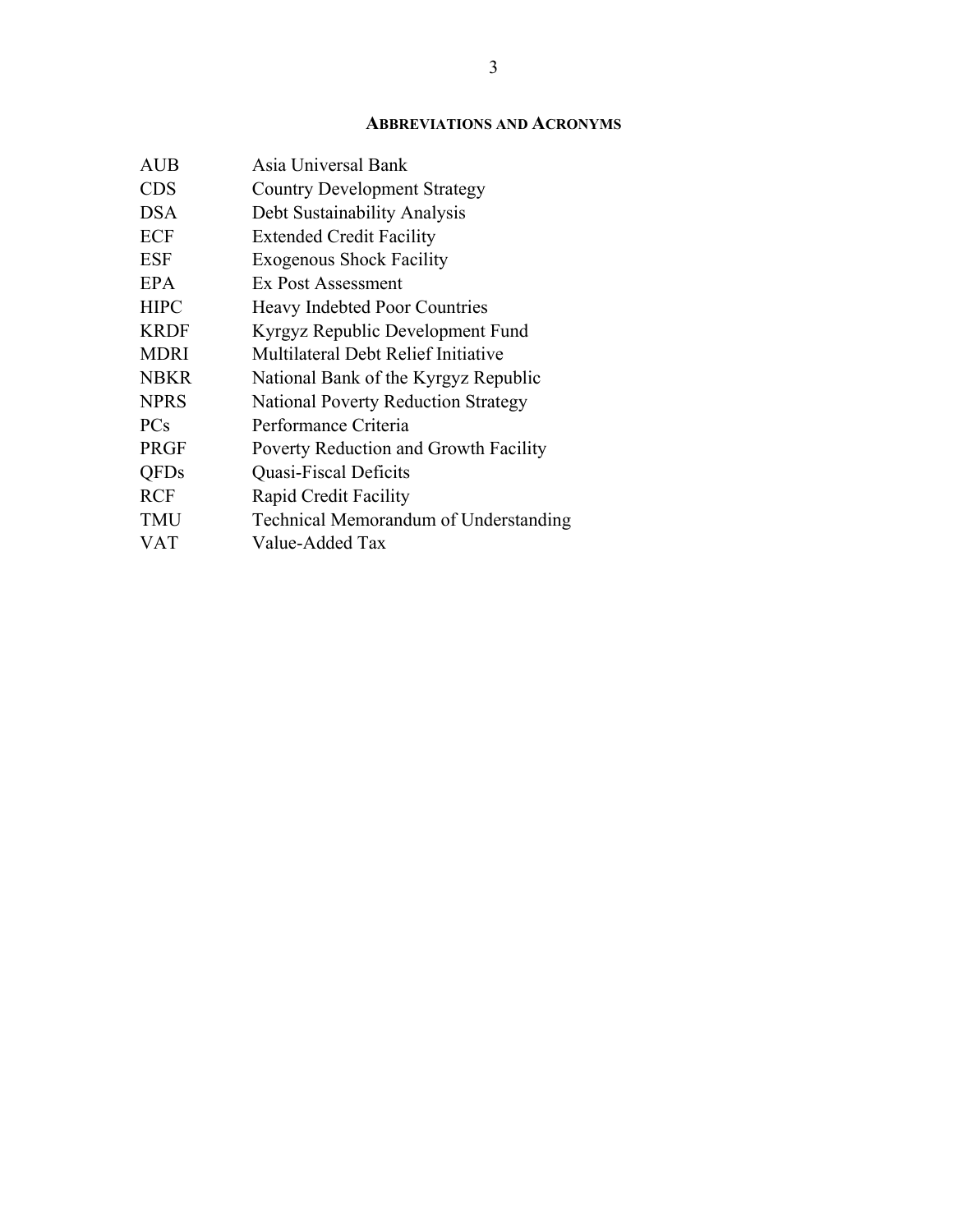## **KEY ISSUES**

- *During the period 2005–2009, the Kyrgyz Republic experienced several high-impact internal and external shocks.*
- *Despite these shocks, the authorities managed to maintain a relatively stable macroeconomic environment under both Fund-supported programs. However, domestic turmoil in early 2010 adversely affected performance.*
- *Progress in promoting structural reforms and in improving the transparency of government operations has been disappointing. The lack of progress in the latter may jeopardize macroeconomic stability over the medium term.*
- *A new three-year Fund program could be very helpful during the reconstruction period, but structural conditionality needs to be carefully designed.*

## **I. INTRODUCTION**

1. **This report reviews the Kyrgyz Republic's economic performance under Fundsupported programs from early 2005 to mid-2010**. Two Fund-supported programs are assessed: the March 2005 Poverty Reduction and Growth Facility (PRGF, which expired in May 2008), and the December 2008 Exogenous Shock Facility (ESF, which expired in June 2010). Earlier Fund-supported programs were discussed in the Kyrgyz Republic's first Ex Post Assessment (EPA), which was completed in November 2004. The assessment does not cover performance under the Rapid Credit Facility (RCF), which was approved by the Executive Board on September 15, 2010.

2. **Fund policy requires that this EPA be prepared in time to be considered by the Executive Board prior to a request for a new arrangement.** As noted in the Kyrgyz Republic Request for Disbursement under the Rapid Credit Facility (Country Report No. 10/336), the authorities regard the RCF as an opportunity to build a track record to support a new Extended Credit Facility (ECF). The new government has already expressed interest in financial support under a medium-term program with the Fund, and discussions on a future program are expected to start shortly.

3. **The recommendations of the 2004 EPA provide the starting point for this new EPA (Box 1)**. The 2004 EPA noted that while Fund-supported programs in the Kyrgyz Republic in the 1990s fell well short of expectations, the 2001–2004 PRGF was more successful. The report also found recurrent problems in Fund program design—in particular a tendency of both the staff and the authorities towards over-optimistic macroeconomic projections, especially regarding exports and government revenue.

 $\overline{a}$ 

<sup>2</sup> See *Ex Post Assessments of Members with a Long-Term Program Engagement—Revised Guidance Note* (http://www.imf.org/external/pp/longres.aspx?id=4427). An EPA report, rather than an EPA update, is required since during the period relevant for the update, a program—the 2008 ESF—has been cancelled or interrupted for more than six months.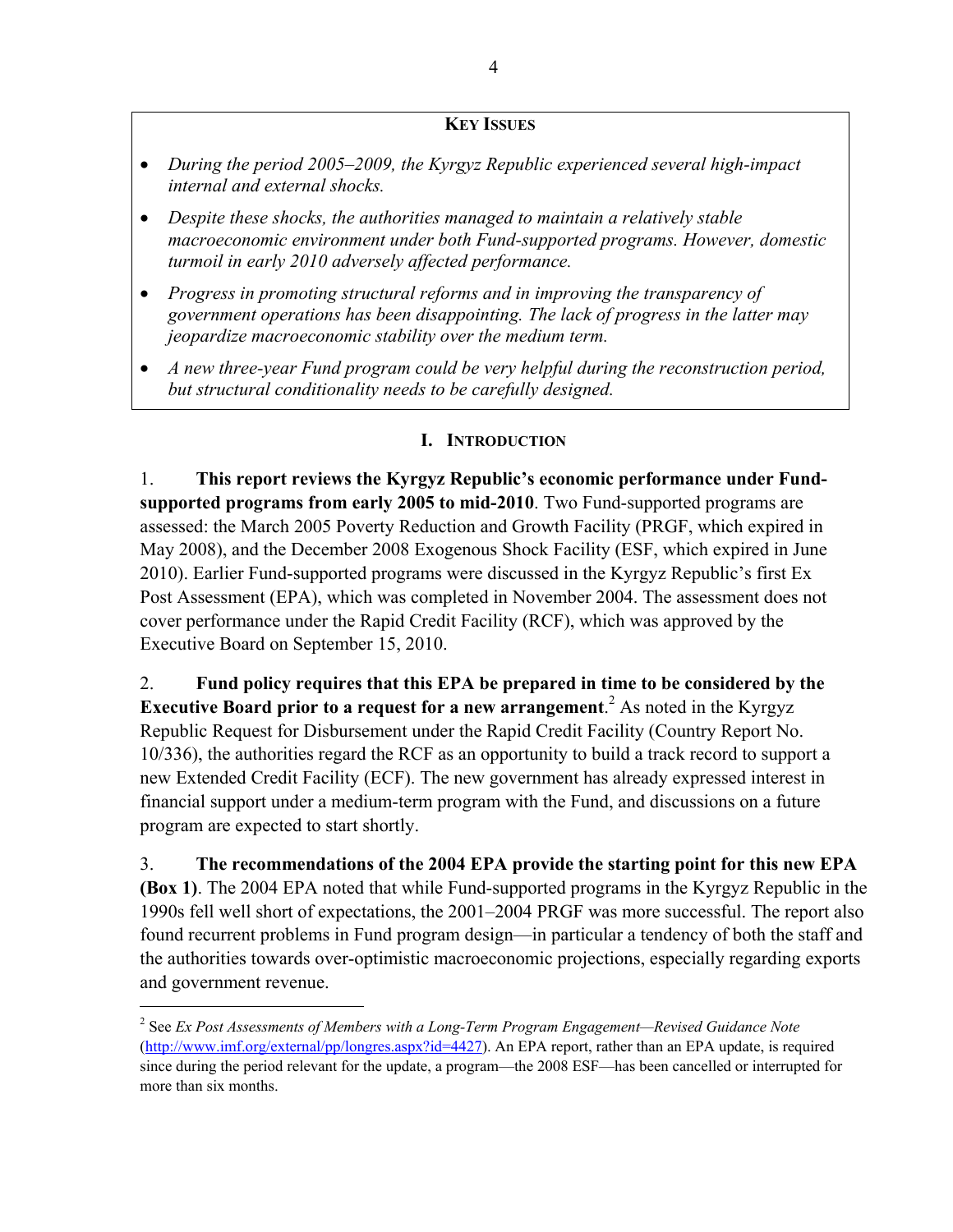### **Box 1. Key Recommendations of the 2004 EPA**

- (1) Fiscal policy must deliver on its revenue targets.
- (2) Debt reduction must continue to be a main objective of any Fund-supported program. New borrowing needs to be under highly concessional terms.
- (3) Structural reforms—particularly in the financial and energy sectors—must be reinvigorated.
- (4) Closing the 'implementation gap'—between reform measures and their implementation—is key to sustained success. Tackling problems through issuance of presidential decrees, government resolutions, and legislative amendments does not bring results if enforcement and implementation are neglected. Strong implementation requires a strong and legitimate state. A professional civil service with authority and accountability to civil society is crucial. Stronger program ownership is necessary to alleviate the implementation problem.
- (5) To garner public support for reforms, a tangible reduction in corruption is critical, and in this regard, efforts to increase the transparency of government operations are important.

#### **II. SELECTED MACROECONOMIC TRENDS IN THE KYRGYZ REPUBLIC, 2005–10**

4. **During the period under review, the Kyrgyz economy experienced several highimpact internal and external shocks**. Domestic political upheaval (the 'Tulip Revolution')

and associated negative economic growth in 2005 was followed by greater political stability and a favorable external environment in subsequent years, supporting improved economic performance. While the Kyrgyz economy—small and landlocked, with concentrated export earnings—weathered the global economic and financial crisis relatively well, growth decelerated in 2009. The economy had begun to recover in the first quarter of 2010, but the political turmoil in April and the inter-ethnic flare-up in June are expected to result in a contraction in economic activity for the full year. On average, the Kyrgyz Republic's growth performance over 2005–09 was slightly below that of its regional peers.

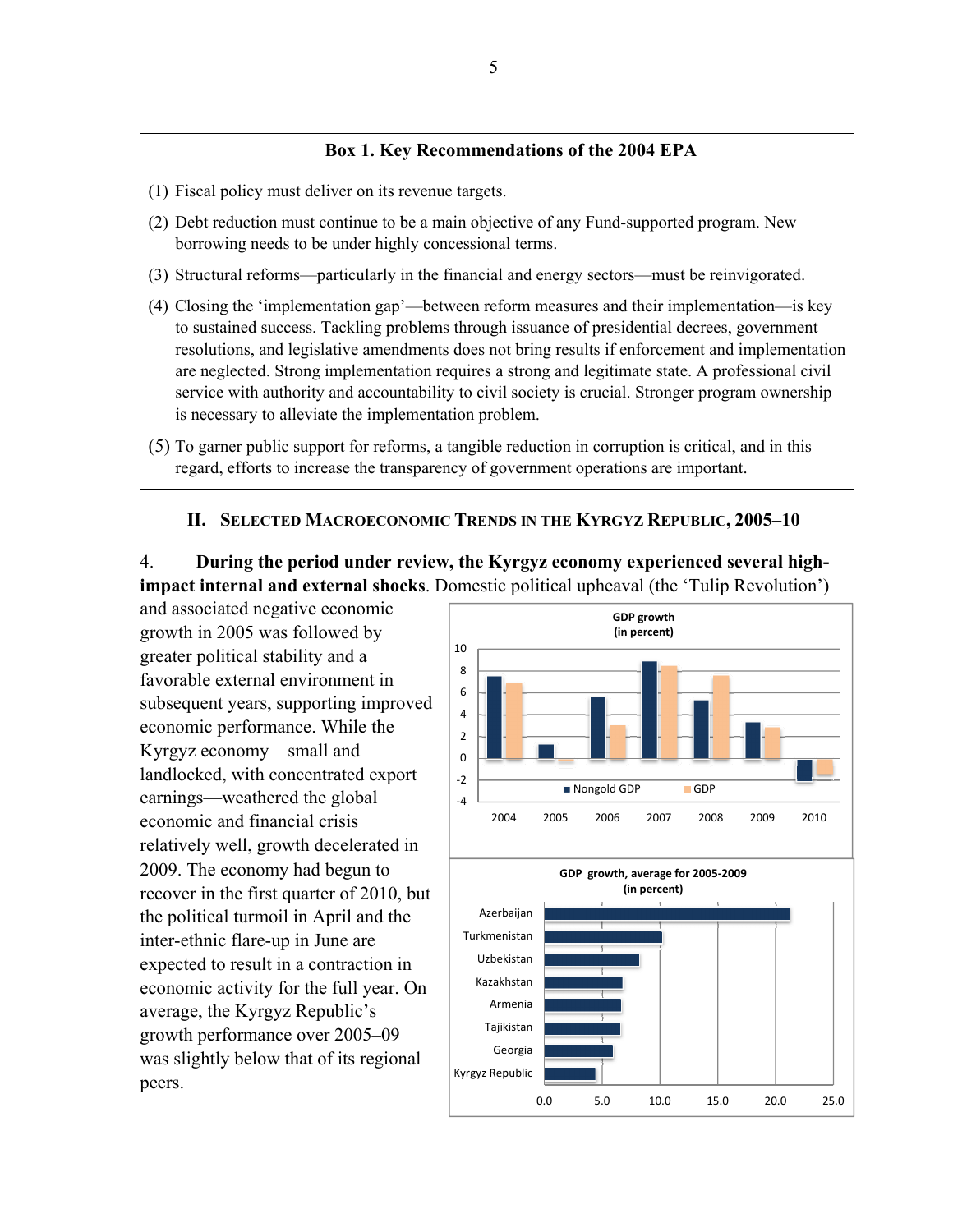## 5. **Despite these shocks, the authorities managed to maintain a relatively stable macroeconomic environment up to the 2010 events**. Fiscal policy was prudent, with

increasing government revenue over the period under review supporting balanced budgets by 2007–08 and sharp decline in public debt. This created a buffer that provided crucial room for countercyclical fiscal policies in 2009 and, especially, 2010, with the reconstruction effort expected to lead to a budget deficit of 6 percent of GDP this year. However, the international food and fuel price increases in 2007–08 led to a sharp



spike in prices in the Kyrgyz Republic, with inflation more pronounced than in other countries in the region (see Box 2 below).

6. **The impact of the global economic crisis was severe but mitigated by a bumper harvest and countercyclical policies**. The global crisis hurt the Kyrgyz republic mainly through trade and remittance channels. With key economic partners (Russia and Kazakhstan) in recession, Kyrgyz growth slowed down in 2009. The Kyrgyz authorities responded by reducing the value-added tax (VAT) rate, while increasing social and capital spending. These policies were largely financed by timely grant and loan support from Russia. Exchange rate flexibility helped to absorb the impact of the external shock and limit foreign exchange losses, while looser monetary policy supported economic activity. In all, an appropriate macroeconomic policy response helped to limit the impact of the global crisis on the Kyrgyz economy.



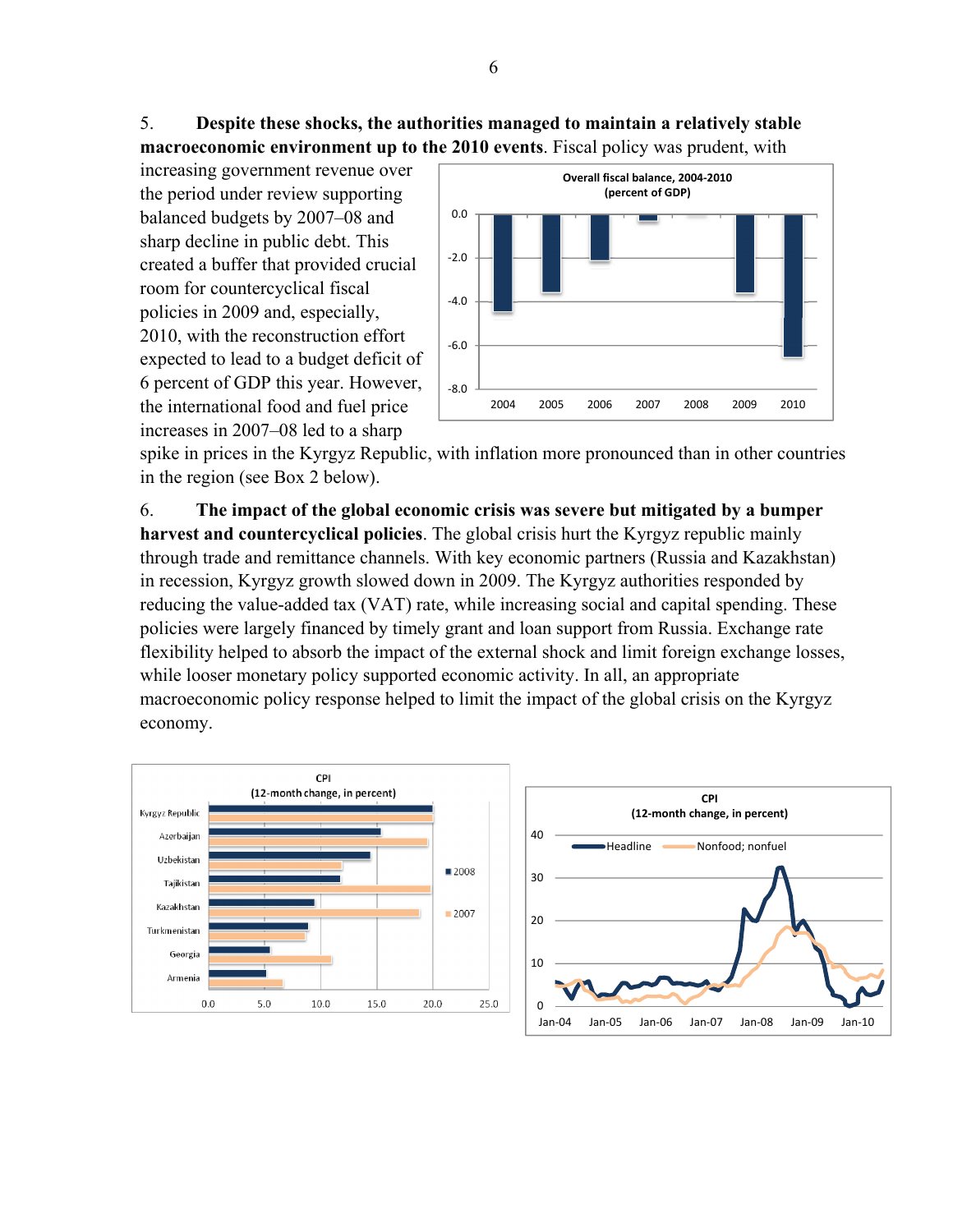## **III. IMF PROGRAMS, 2005–10: OBJECTIVES AND ACHIEVEMENTS**

## **A. The 2005–08 PRGF**

## 7. **The 2005–08 PRGF drew clearly and explicitly on the recommendations of the**

**2004 EPA.** The 2004 EPA suggested a new, low-access PRGF as the most appropriate vehicle

for IMF involvement for the next few years.<sup>3</sup> The program's goals—preserving macroeconomic stability, supported by fiscal consolidation; raising growth prospects and reducing poverty; and structural reform focused on the financial and the energy sectors—were

 $\overline{a}$ 



well aligned with the priorities established in the EPA. Moreover, with conservative projections for key economic variables, a major pitfall identified in the 2004 EPA was avoided. Over much of the course of the program period, export growth and government revenue turned out much higher than programmed at the time of the original program request.

8. **Conditionality under the 2005 PRGF aimed at maintaining macroeconomic** 

**stability as well as promoting structural reforms**. The number of quantitative performance criteria (eleven, if zero ceilings on central government budget arrears, Social Fund pension arrears, Social Fund arrears to the Medical Insurance Fund, new nonconcessional external debt, and new external payment arrears are included) was relatively large, but this did not obstruct program performance (see Annex 1 on program performance). The program used structural benchmarks, as well as an indicative target on electricity sector quasi-fiscal deficits, to try to support structural reforms. IMF collaboration with the World Bank was intensive, in light of the heavy structural reform agenda. But the authorities' ownership of this agenda turned out to be inadequate.

## 9. **Macroeconomic performance under the 2005–08 PRGF was generally**

**satisfactory.** Six reviews were completed on time, and no waivers for quantitative performance criteria were required. The program's macroeconomic goals were largely achieved: elevated GDP growth in 2007 and 2008 supported sharp falls in external debt ratios and poverty incidence trends (see Annex 2 on poverty trends). Moreover, fiscal performance was relatively good, with higher government revenue, balanced budgets, and sharp declines in public debt. However, it appears that monetary policy was slightly behind the curve in 2007

 $3$  Access under the original program request in 2005 was 10 percent of quota. This was augmented to 20 percent of quota at the time of the last review, in 2008, in light of the deteriorating external environment. The amount was fully drawn.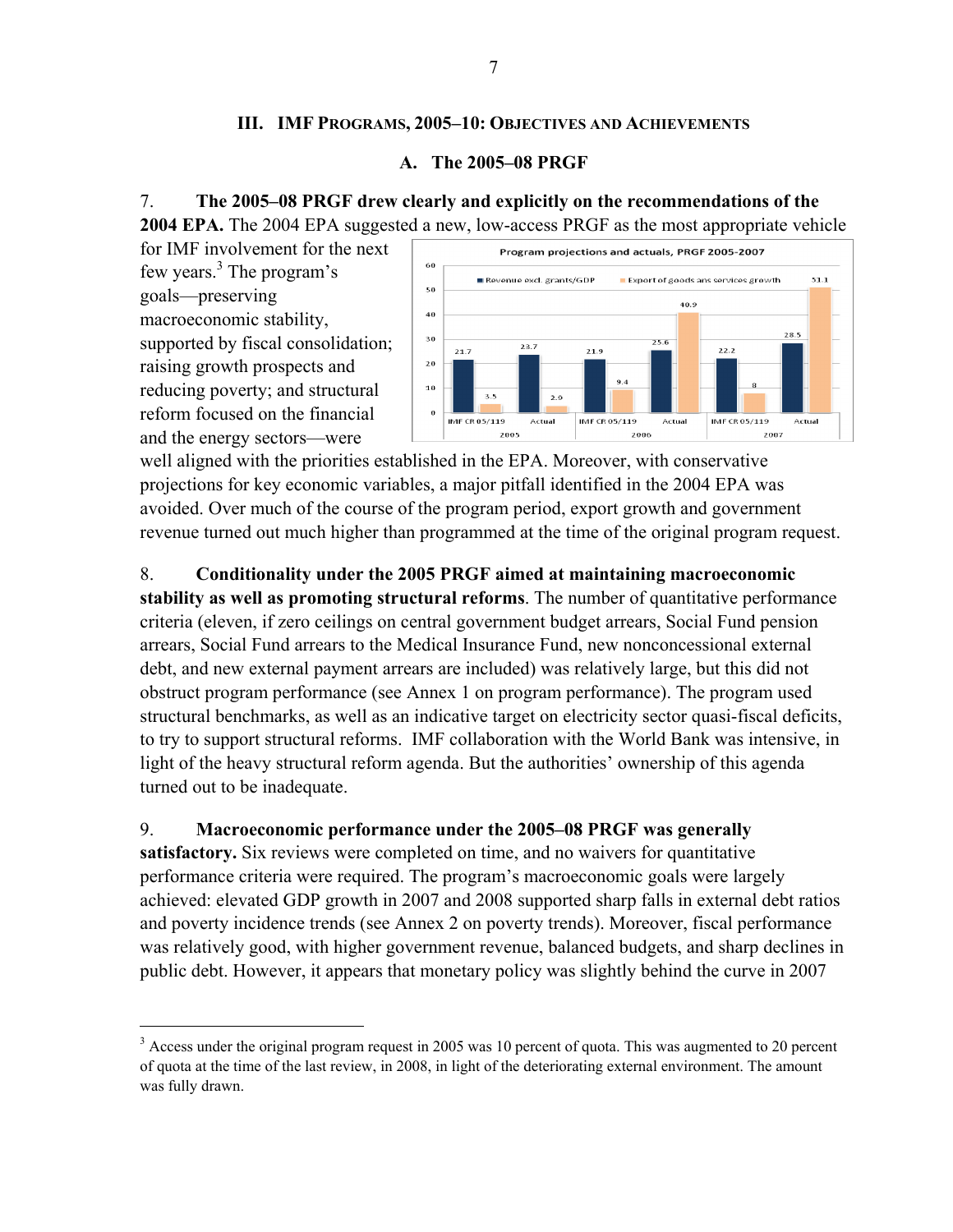and 2008, and that greater exchange rate flexibility could have helped to mitigate the impact of the international food and fuel price increases (Box 2).

10. **During much of the period covered by the PRGF, political instability made the implementation of a structural reform agenda very difficult.** Following the March 2005 revolution, a July 2005 election confirmed a new President in office. But the next two years were marked by major tensions within the government and between the government and parliament, with political stability reestablished only after the parliamentary elections of December 2007. Moreover, World Bank-supported attempts to reform the civil service had limited success.<sup>4</sup> Hence the issues identified as the 'implementation gap' in the 2004 EPA continued to encumber program implementation. A number of structural benchmarks were missed, including in the financial sector. Attempts to reduce quasi-fiscal deficits in the energy sector had little success (Box 3).

## 11. **While the program provided the basis for Paris Club debt relief, the Kyrgyz authorities decided in early 2007 not to request further relief under the HIPC and**

**MDRI initiatives** (Box 4). Domestic political positioning played a major role in this decision, with international debt relief—and its conditions—a major issue in parliamentary elections in early 2007. The authorities apparently perceived the proposed triggers to debt relief as more intrusive than 'regular' Fund conditionality—especially the measures that aimed to enhance transparency in the mining and energy sectors. Foregoing international debt relief was an important missed opportunity: while debt ratios came down, a successful HIPC operation would have released considerable fiscal space.

 $\overline{a}$ 

<sup>&</sup>lt;sup>4</sup> The World Bank assessed the outcome of its 2003–08 Governance Structural Adjustment Credit as 'moderately unsatisfactory.' See World Bank, *Kyrgyz Republic, Governance Structural Adjustment Credit: Implementation, Completion and Results Report*, March 9, 2009, ICR00001017.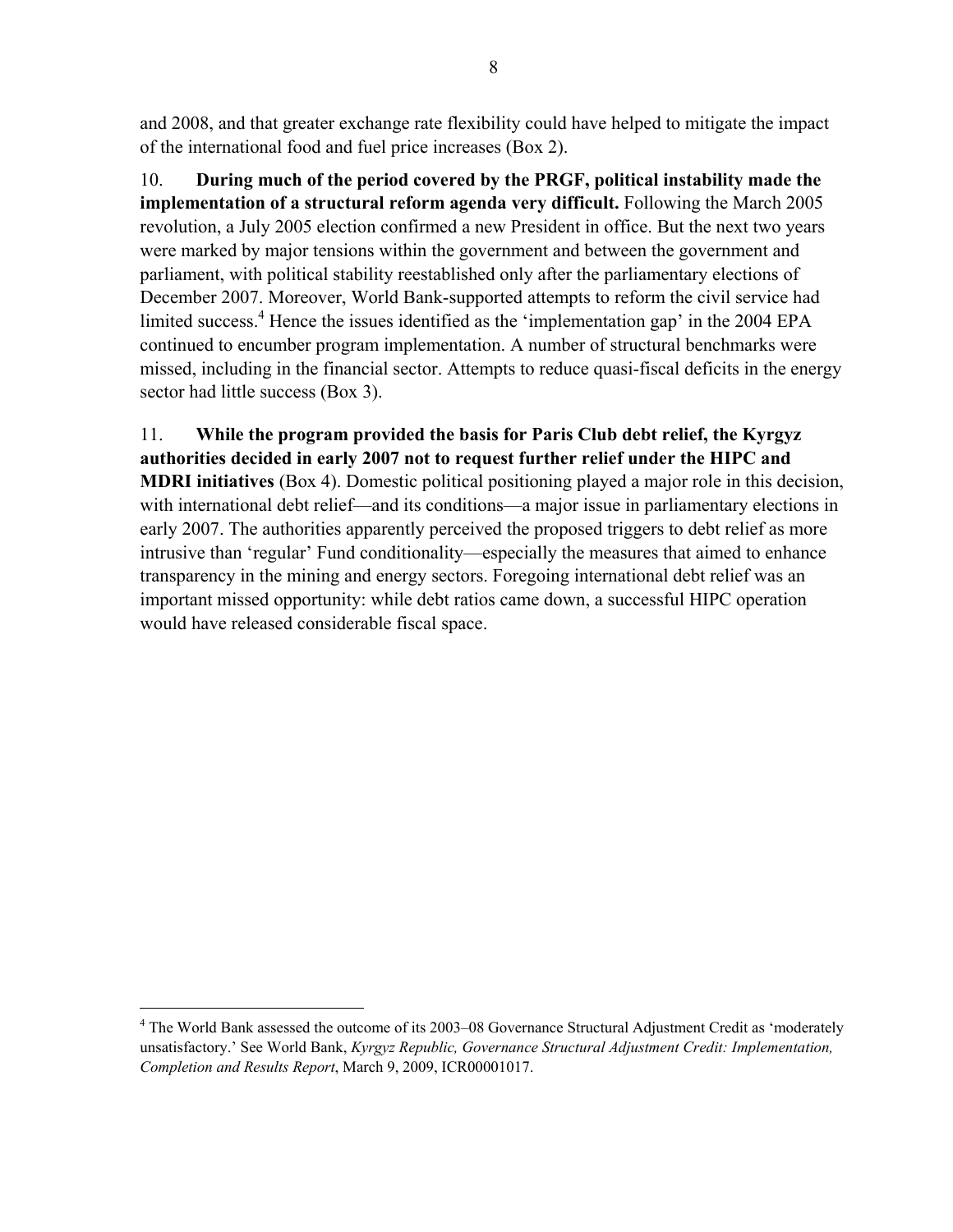#### **Box 2. Monetary Policy in 2007–08: Behind the Curve?**

**Monetary and exchange rate policies contributed to high inflation in 2007–08**. Large foreign

exchange receipts (mostly export earnings and remittances inflows) during 2004–07 led to pressures on the domestic foreign exchange market. The National Bank of the Kyrgyz Republic (NBKR) conducted largely unsterilized interventions to avoid excessive appreciation of the national currency. This policy resulted in a large expansion of reserve money, and frequent breaches of indicative reserve money targets under the PRGF program. By end-2006, year-on-year growth



in reserve money and broad money reached 48 percent and 52 percent respectively. While this did not lead to immediate repercussions on domestic prices, the sizable monetary overhang created fertile ground for inflation when the international food price shock hit in mid-2007.

**After observing an uptick in inflation in the third quarter of 2007, the NBKR responded by hastily tightening monetary policy and significantly raising exchange rate flexibility.** The central

bank allowed the som to appreciate against the U.S. dollar by almost 9 percent in three months from September 2007. It increased sales of central bank bills and introduced new 91- and 182-day bills, thereby creating a maturity overlap with the treasury bills. Yields on government securities increased on average by about 3 percentage points from June to December 2007. These measures to tighten monetary policy could have been taken earlier: starting from early 2007, staff had been cautioning the



authorities that high international food prices could rekindle inflation, and called on tighter monetary stance.

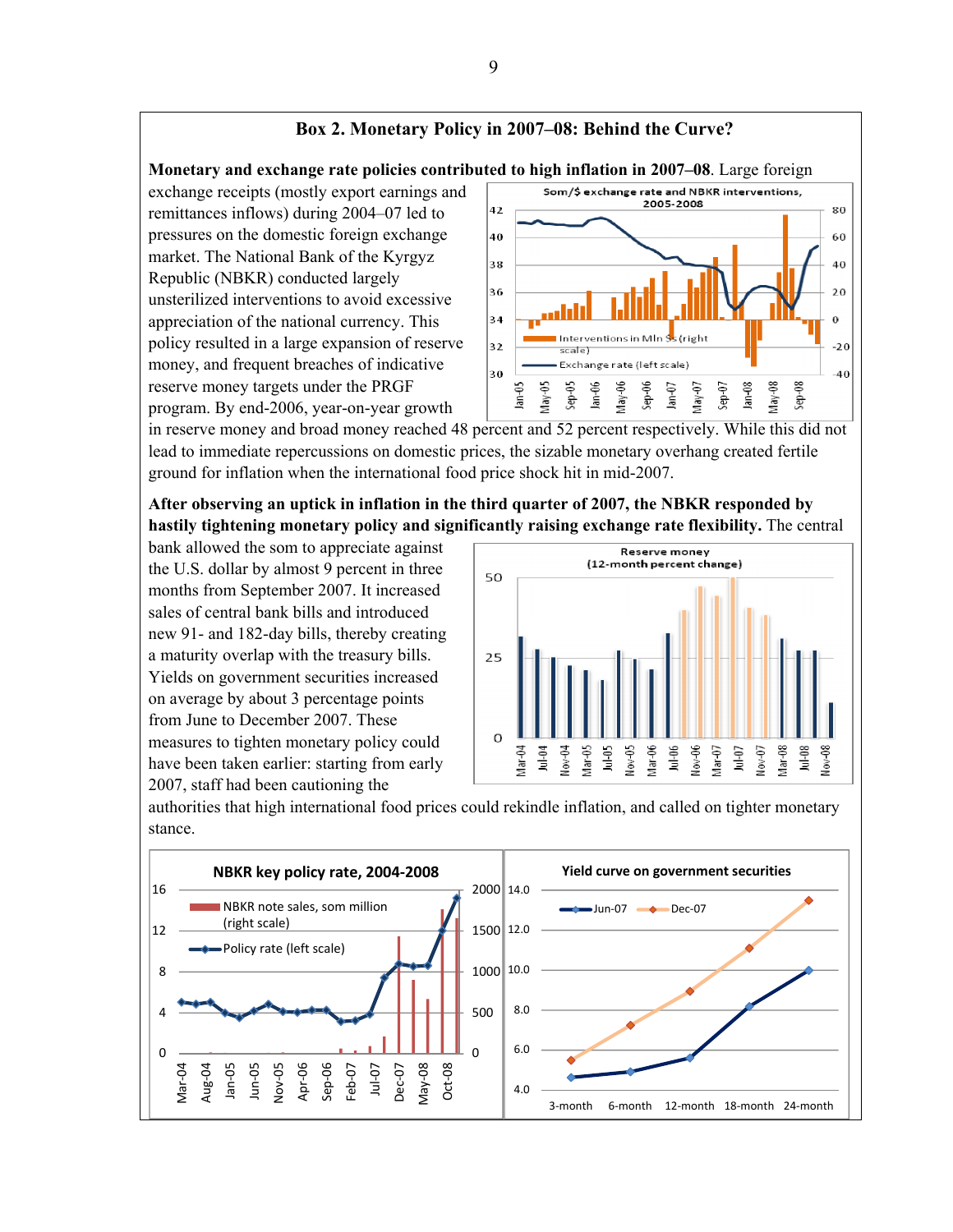## **Box 3. Energy Sector Reform Remains a Key Challenge**

**The energy sector is a major constraint on Kyrgyz potential for stronger growth.** Shortages and volatility in energy supplies, especially during winter, reduce the output of other industries. The government frequently has to resort to electricity rationing.

**Energy sector policy is inadequate**. Electricity tariffs remain among the lowest in the region and lead to inefficient use. Widespread electricity theft and inadequate metering result in low bill collections. The combination of below-cost-recovery tariffs and poor bill collection leads to high quasi-fiscal deficits (QFDs) in the sector. These are partially financed by the central government through direct subsidies and loans, and partially reflected in inadequate maintenance and underinvestment.



with below and above 150 kwh monthly consumption.

**The PRGF included measures to reform the sector and reduce QFDs, but these had little effect.**  Indicative targets on QFD were met in 2005–2006, but missed during 2007. A commitment to raise electricity tariffs during the PRGF period was not met. The authorities prepared an action plan to reduce the energy sector's QFD (in compliance with a structural benchmark); however, the plan lacked details. Electricity tariffs for households were raised by 13 percent in 2008, but they remained far below cost-recovery level. An independent electricity regulatory agency was downgraded to become a department in a reorganized Ministry of Energy, thereby weakening the governance of the sector.

**Starting from 2009, the authorities initiated comprehensive reforms in the energy sector that failed due to improper implementation and poor public communication**. A two-round increase in electricity tariffs for all end-users that was planned for 2010 would have resulted in a cumulative increase in household electricity tariffs of no less than 171 percent. However, the first round of increases triggered an outpouring of public discontent that led to the fall of the government, and the new interim government reversed it. Likewise, the privatization of two distribution companies in 2009 was annulled by the interim government in 2010, in light of shortcomings in the tender process.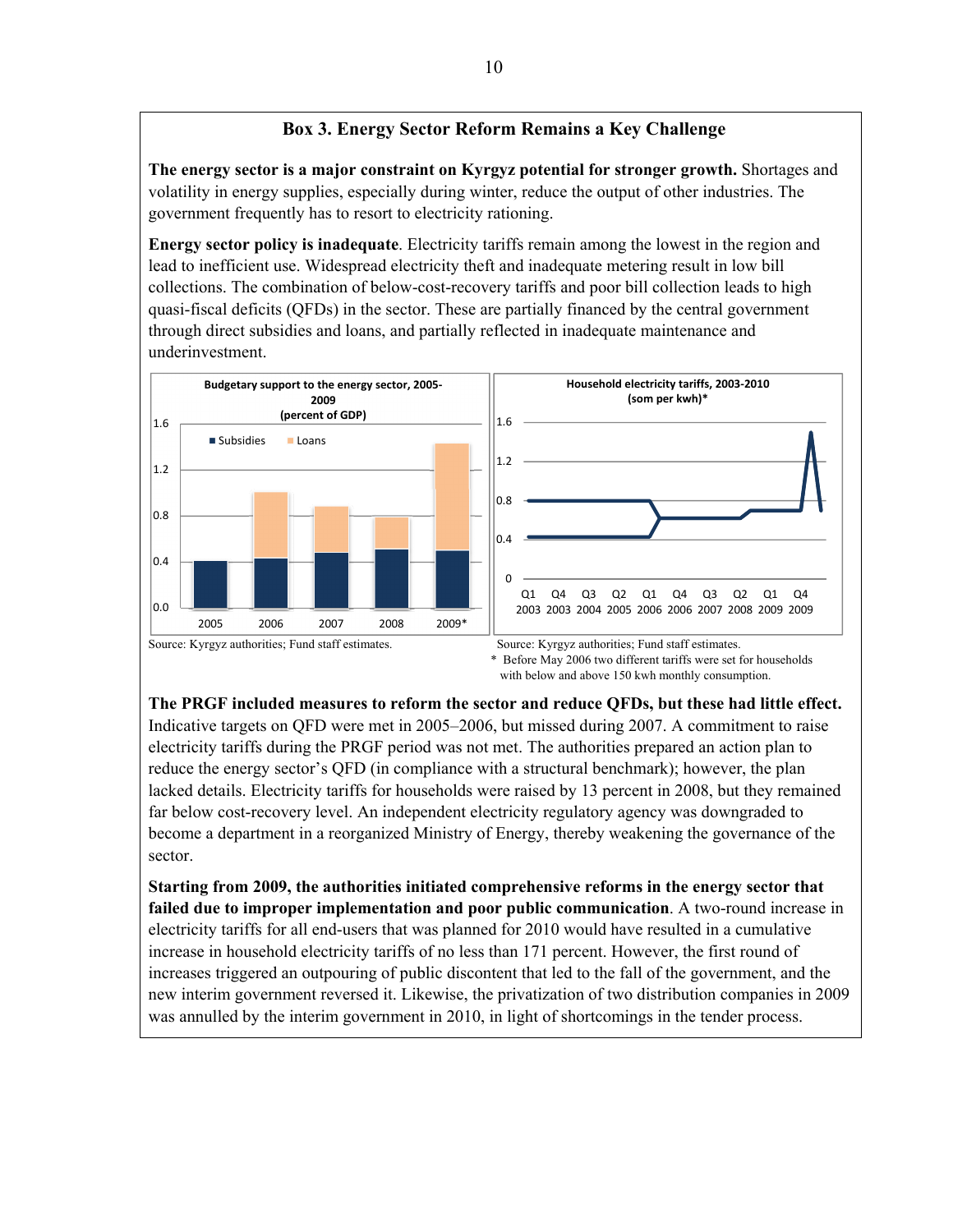## **Box 4. HIPC Initiative and External Debt**

**From February 2006 to February 2007, the World Bank and IMF staffs worked with the Kyrgyz authorities on the HIPC process.** Even after 2002 and 2005 Paris Club relief operations, the Kyrgyz Republic's external debt remained high, with sustainability vulnerable to shocks. In early 2006, the country met all eligibility criteria for the enhanced HIPC Initiative: it was IDA-only and PRGFeligible; had established a track record of reforms under IMF and IDA programs; and its NPV of debt to revenue ratio exceeded the relevant HIPC threshold. Staff calculations indicated that the Kyrgyz Republic would have needed an estimated total assistance of US\$397 million in end-2004 NPV terms (equivalent to 18 percent of GDP) to bring its debt-to-revenue ratio to the HIPC threshold. Annual debt service savings over the medium term would have lowered the debt service-to-revenue ratio by  $6\frac{1}{2}$  percentage points. Combined with possible subsequent debt relief under the MDRI, this would have created important additional fiscal space for spending on priority social sectors and infrastructure.

**However, in February 2007, the government decided to forego HIPC debt relief.** Support for the initiative among the general public and civil society was limited, with participation seen by some as a national humiliation. In addition, vested interests saw their rents threatened by the focus of the proposed completion point triggers on transparency, particularly in the energy and mining sectors. The country's participation in the HIPC process became an emotional issue entangled with other political debates, rendering it a political liability for the government.

**Meanwhile, the country started to grow out of its debt problem.** Real GDP growth picked up, and fiscal discipline resulted in much reduced deficits. The authorities also adhered to the continuous PRGF and ESF conditionality to refrain from contracting or guaranteeing nonconcessional external

borrowing. As a result, debt indicators improved significantly, bringing the country's debt profile to below the relevant HIPC eligibility thresholds. The Kyrgyz Republic remains potentially eligible for HIPC debt relief though: if debt ratios were to increase substantially and exceed HIPC thresholds, the country could still request debt relief under the initiative.



**The recent Debt Sustainability Analysis (DSA) update concludes that the Kyrgyz Republic faces a moderate risk of debt distress** (Country Report No. 10/336). External debt is now increasing again, owing to substantial fiscal expansion in 2009 and 2010 and planned borrowing related to energy investments over the next few years. While investment needs are huge, medium-term fiscal consolidation is needed to avoid a new cycle of debt build-up, along with prudent debt management and structural reforms to sustain economic growth.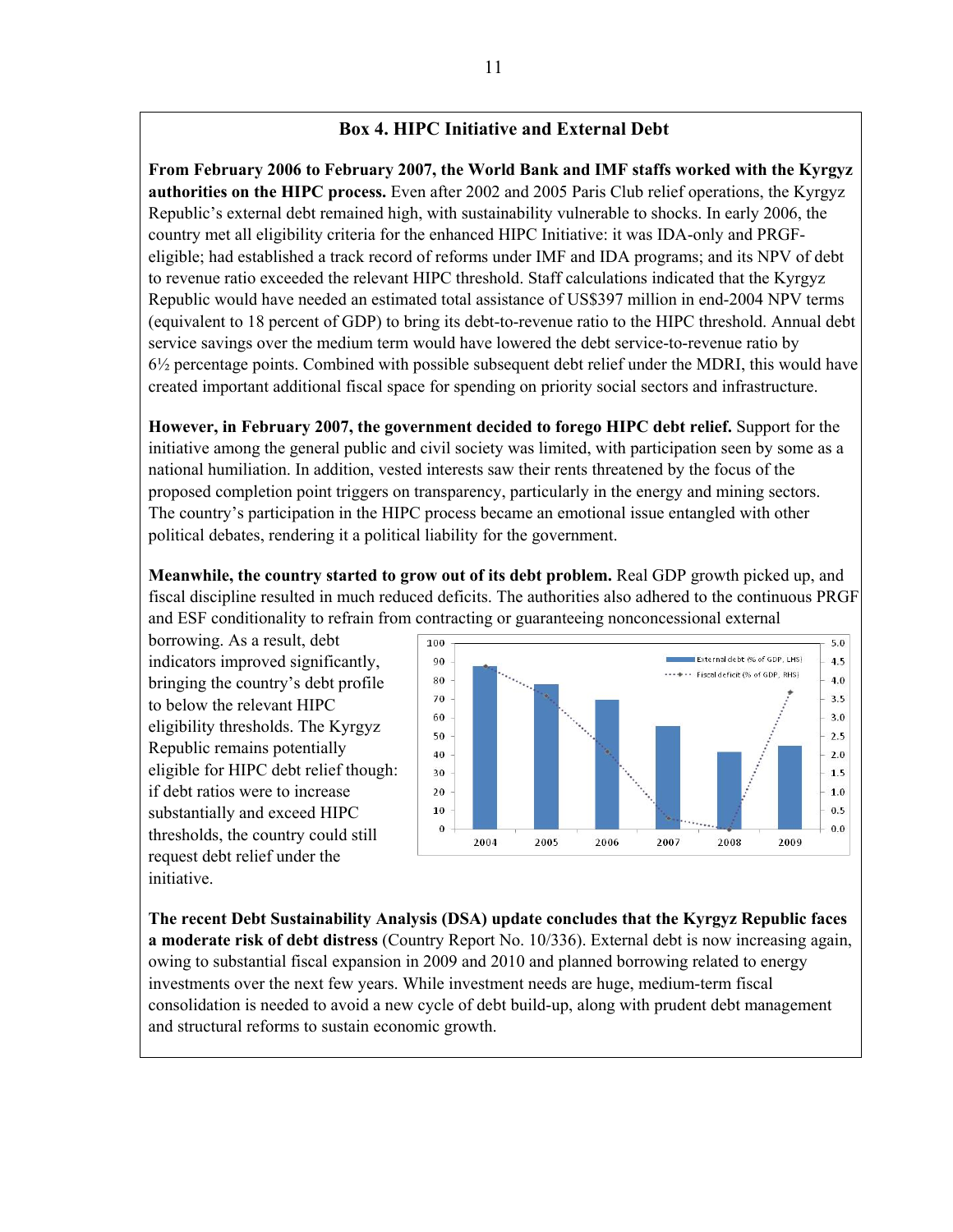## **B. The 2008–10 ESF**

12. **Unlike the 2005 PRGF, the 2008–10 ESF was not explicitly linked to the 2004 EPA.**  The objective of an ESF is to provide assistance to address a temporary balance of payments need whose primary source is a sudden and exogenous shock. In the Kyrgyz republic's 2008 request for an ESF, no less than five such shocks were identified: (i) the rise in international food and fuel prices; (2) the global economic crisis, and in particular its impact on Russia and Kazakhstan; (3) banking sector difficulties in Kazakhstan; (4) a shortfall in hydropower capacity, owing to insufficient water levels; and (5) an earthquake in a remote border region.

## 13. **Conditionality under the 2008 ESF was more streamlined than under the 2005**

**PRGF**. On the quantitative side, the program had performance criteria (PCs) on net international reserves and net domestic assets of the NBKR, and on the cumulative overall deficit of the general government, as well as indicative targets for reserve money and tax collection. While performance on these was initially strong (with all end-December 2008 and end-June 2009 PCs met), two December 2009 PCs were missed (on both NBKR net domestic assets and on the general government's cumulative overall deficit)—these would have required waivers for subsequent reviews to be completed. The 2008 ESF had a less ambitious structural reform agenda than the 2005 PRGF, as would normally be the case given the different nature of the two instruments. After careful consideration, the authorities opted for the ESF (as opposed to a successor PRGF) precisely for this reason. The streamlined approach allowed Fund staff to increase their focus on macroeconomic policy (leaving structural issues in the purview of the World Bank) and also facilitated program ownership.

14. **Performance under the Kyrgyz 2008–10 ESF was weak.** Only one review was completed, out of the envisaged three, and of the program's three main goals, 'reduce inflation, sustain growth, protect the poor', only the first was achieved (although of course the deteriorating global economic environment was a key factor in this).<sup>5</sup> Governance concerns led to delays in the completion of the second review—in particular the government's decision to place a substantial portion of saved bilateral assistance in investments overseas. Structural benchmarks were missed in the area of governance and transparency of government operations (Box 5). An effort to try to bring the program back on track was overtaken by events in 2010.

 $\overline{a}$ 

<sup>&</sup>lt;sup>5</sup> Access under the program was 75 percent of quota, of which half was drawn.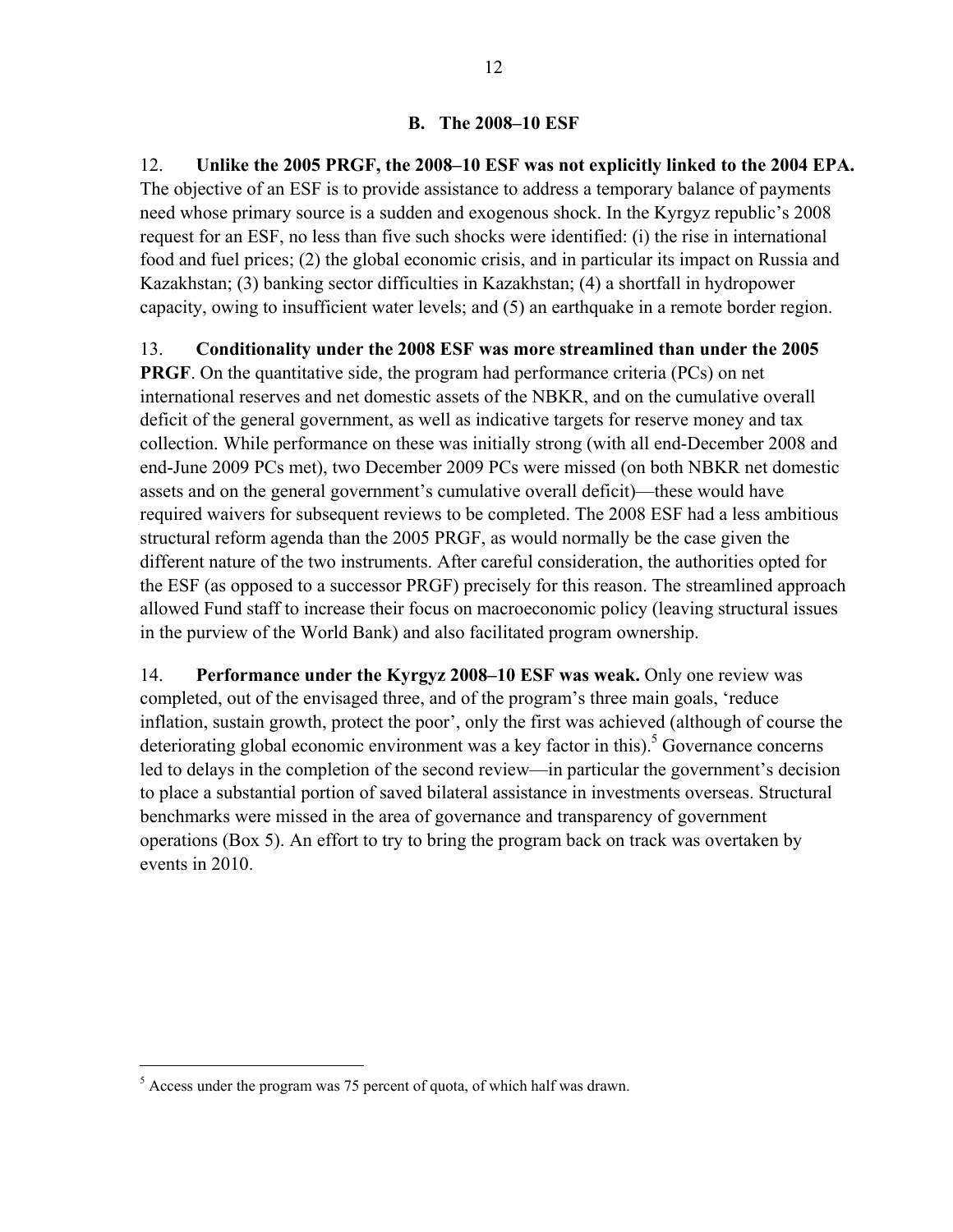15. **As under the 2005 PRGF, macroeconomic policy under the ESF was generally appropriate.** The authorities continued to deliver on revenue targets—a key recommendation of the 2004 EPA and thereby provide a solid basis for macroeconomic policy. With a new tax code introduced in January 2009, staff projected a drop in tax revenue from 23 percent of GDP to



19 percent—but it did not materialize (Box 6). Improvements in tax administration and increased gold-related tax receipts largely compensated for lower VAT revenues. The sharp increase in gold prices also supported exports, with the value of gold exports in 2009 more than double that in 2007.

## 16. **The Kyrgyz banking system weathered the global financial crisis well, but the 2010 domestic upheaval exposed weaknesses that threatened systemic stability (Box 7).**

A spillover of the Kazakh banking crisis into the Kyrgyz republic was avoided, and with the global financial crisis abating, financial soundness indicators began to show gradual improvement in early 2010. But the April and June 2010 events took a significant toll on the sector. While most banks were adequately liquid and capitalized, there were problems at some banks, including Asia Universal Bank (AUB)—the largest, with nearly 50 percent of system deposits prior to the crisis. The crisis led to the loss of some assets due to fraud and a rapid deterioration in loan quality, owing to connected and insider lending and exposure to the south. After a significant non-resident deposit outflow, AUB was first put under conservatorship and subsequently nationalized. Following a good-bad bank model, the authorities have made some progress, but the resolution process remains incomplete. The systemic risks, however, appear to have dissipated.

17. **Most of the problems that the ESF program could face were well identified at the time of the initial program request.** A possible further deterioration in the international economic environment and possible energy shortages were clearly flagged, along with political and social tensions and administrative capacity constraints. However, governance concerns were not identified as a source of program risk. Possible risks in the financial sector were presented as stemming from the region (i.e., Kazakhstan)—weaknesses in domestic financial sector supervision were not identified.

13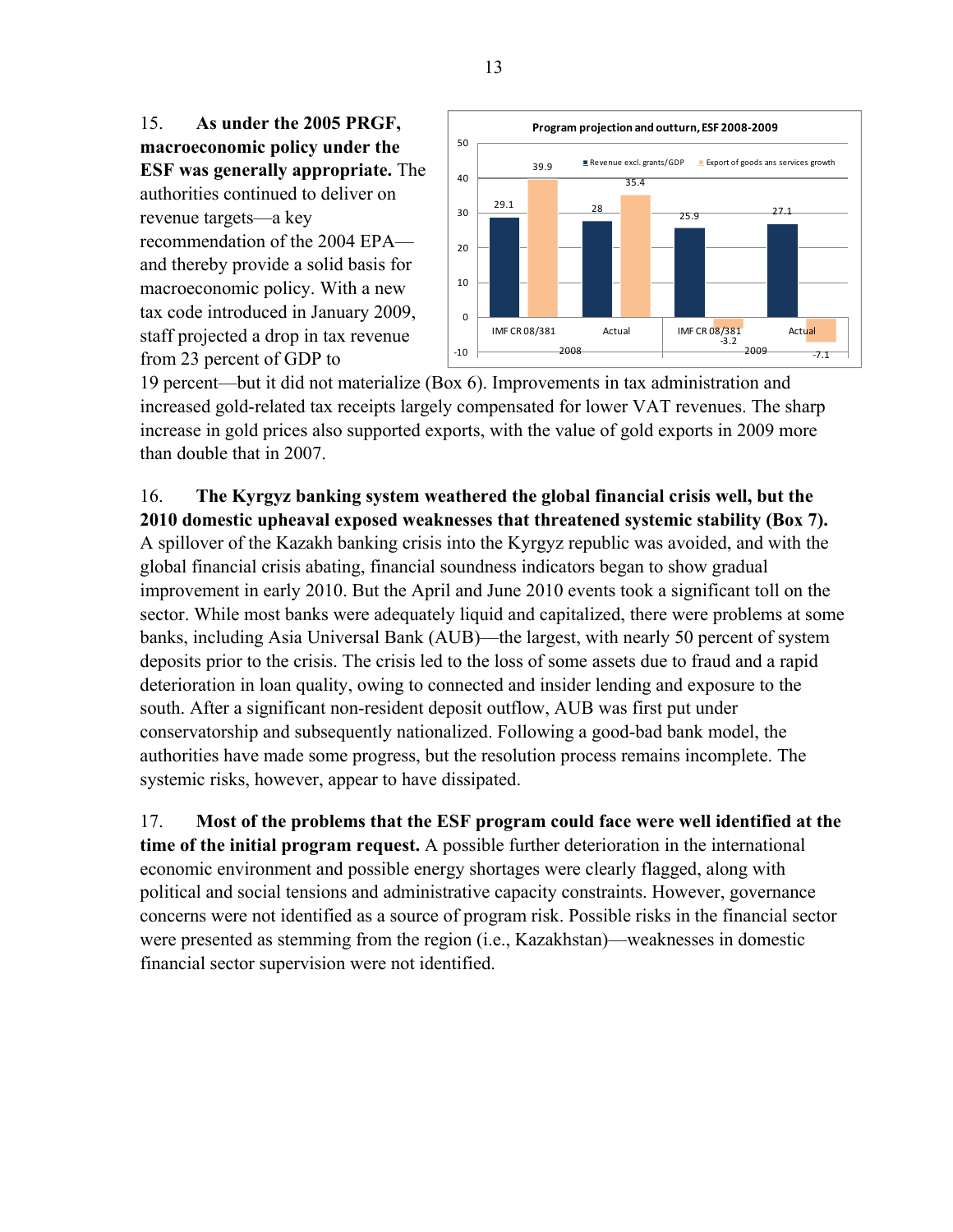#### **Box 5. Governance Issues**

**Governance problems in the Kyrgyz Republic remained widespread throughout the life of the 2005–08 PRGF and the 2008–10 ESF.** The March 2005 revolution provided an opportunity to address entrenched governance problems, but the country's Corruption Perception Index rating deteriorated significantly in the following years. The main problems were in the areas of public sector management and institutions (as evidenced by the Country Policy and Institutional Assessment ratings below) and the energy and mining sectors. Weaknesses in governance not only hampered the evolution of an effective and efficient public sector, but also stood in the way of private sector development. Improvements in the country's 'Doing Business' score—with the Kyrgyz Republic ranked 44 in the *Doing Business 2011* report, much better than most of its regional peers—are yet to produce a major impact on economic activity.



**Both IMF-supported programs emphasized building fiscal institutions and promoting fiscal transparency as a means to strengthen governance in the public sector**. A number of structural benchmarks measures were put in place, especially under the PRGF, but many were either not observed or met with delays. Proposals to tackle corruption were not translated into tangible and decisive measures.

**During the period covered by the 2008–10 ESF, the lack of transparency in the management of donor funds created additional risks.** The ESF program emphasized the importance of integrating the operations of the Kyrgyz Republic Development Fund (KRDF, set up to channel privatization revenues and bilateral donor assistance into development projects) into the general government framework, and also aimed to improve the KRDF's reporting and auditing. Conditionality put in place during the ESF helped safeguard the KRDF's assets, and following the April 2010 events the new authorities decided to liquidate the KRDF.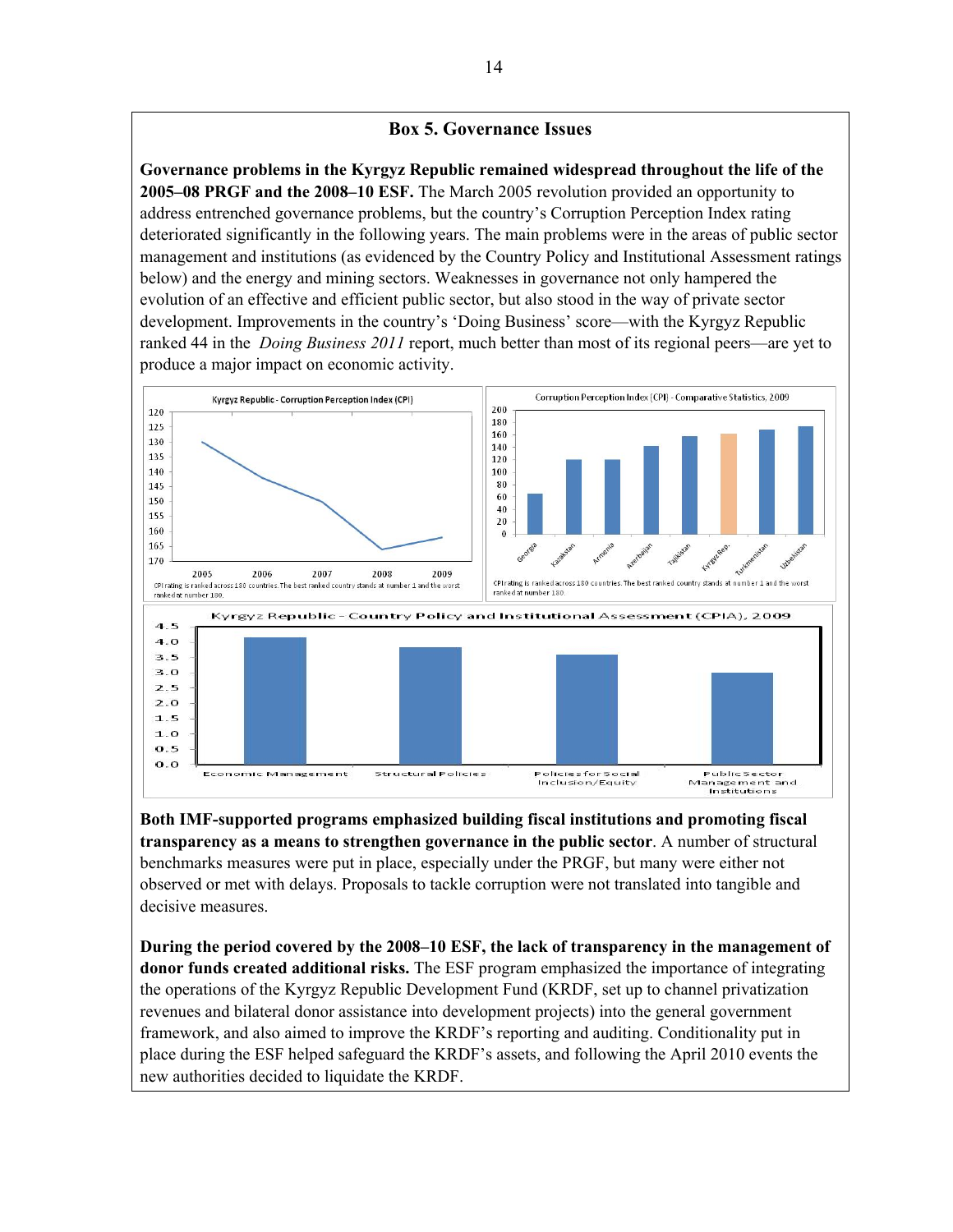



**The authorities introduced a new tax code in January 2009.** The new code included a large cut in the VAT rate (from 20 to 12 percent), while introducing a new turnover tax to offset some of the expected revenue loss. Fund staff advised against this package, as the new turnover tax "cascades" when goods pass from one enterprise to another in the production and distribution chain, and

therefore results in distortions in economic activity.

**As expected, the share of VAT in total tax revenue dropped sharply in 2009**. However, the sharp drop in overall revenue projected by staff did not materialize, with tax to GDP declining from 23.0 percent in 2008 to 22.7 percent in 2009. Tax revenue in 2009 was boosted by strong gold-related tax receipts from the Kumtor mine, and strengthened tax administration, including tax arrears clearance.



**Despite political turmoil and ethnic conflict, tax collection performed adequately in 2010.** Fiscal revenue performance has held up well despite the crisis, largely as a result of strong gold-related tax receipts—both from higher prices and output—and continued emphasis on tax administration. While the authorities have generally avoided using tax breaks as a crisis response, they have provided relief to businesses in the south until 2012; the impact of these measures on tax collection is likely to be small as the south has a small share of national tax receipts.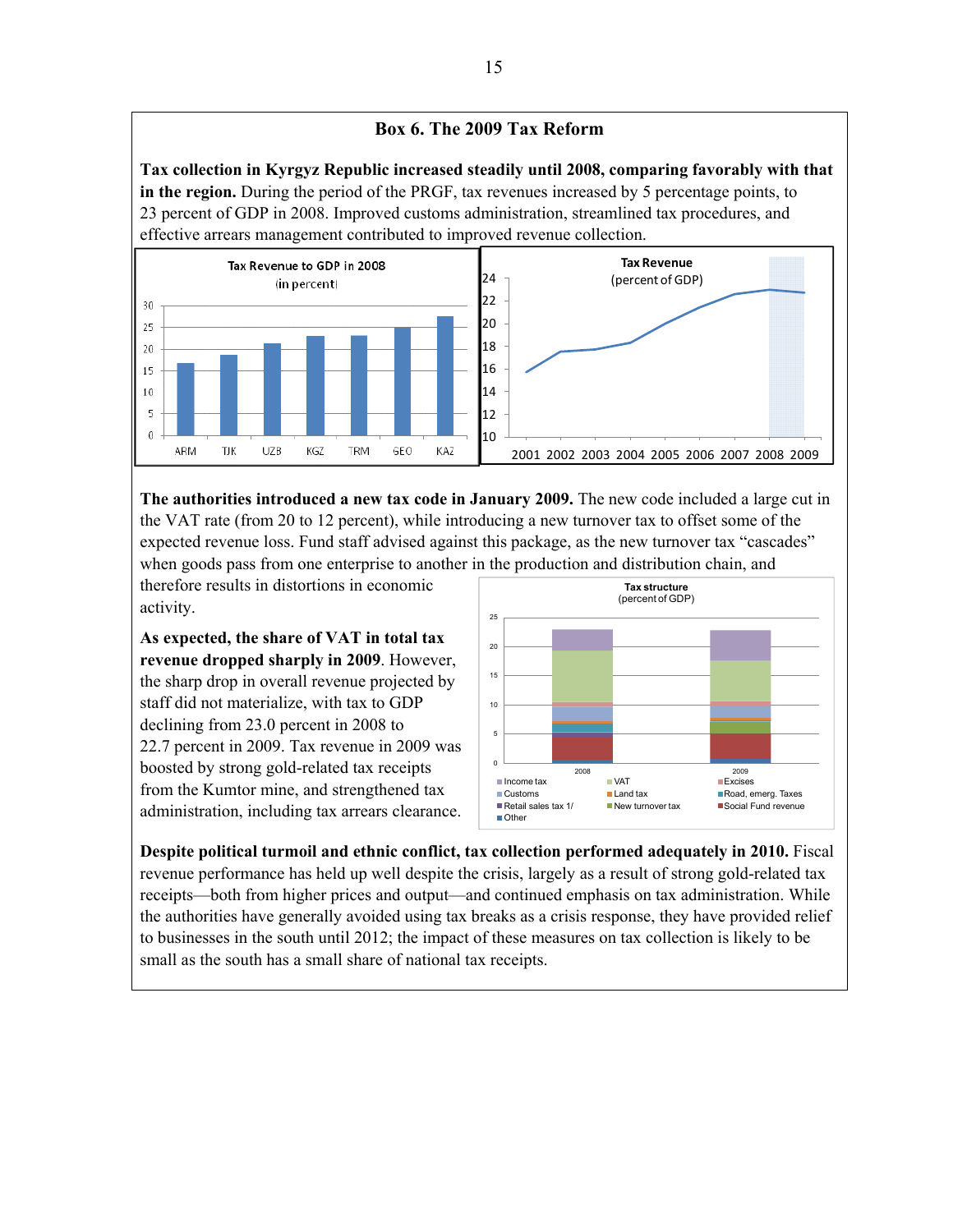## **Box 7. The Financial Sector: Flaws Exposed by the Crisis**

**The 2010 political upheaval exposed weaknesses in the Kyrgyz financial sector and its supervision**.

Following the change in government in April, the central bank introduced temporary administration in 7 out of 22 commercial banks (with more than 60 percent of the system deposits). While these were soon lifted for several banks, the resolution of the remaining ones and especially the largest bank, Asia Universal Bank (AUB), turned out ineffective and protracted. Meddling from law-enforcement agencies was common, limiting the supervisors' ability to effectively perform their duties. Lack of qualified supervisors also had an adverse effect on the resolution process. Moreover, court rulings, frequently overriding the decisions of the central bank, significantly undermined its ability to achieve one of its core objectives—financial stability. Fortunately, despite the precarious situation, major bank runs were avoided. The creation of deposit insurance system in the second half of 2008 (a structural benchmark under the ESF) likely contributed to this.



**A politically favored bank emerged as a champion of the Kyrgyz financial sector in a short time span**.

AUB's overall deposit share increased from 19 percent at end-2007 to almost 50 percent at end- March 2010, mostly in corporate and government deposits. Deposits in the rest of the banking sector barely grew. State capture was behind the AUB's unrivalled success during 2008-10. Acquisition by the AUB of one of the largest commercial banks—PromStroiBank—in November 2008 marked the beginning of AUB's transformation. Companies were reportedly coerced to move their deposits to AUB, while all main government entities also shifted their cash balances there. In 2008, AUB also acquired a majority share in the Interbank Processing Center, the country's main card processing center. Competition in the banking sector was restricted, including by discouraging qualified entrants.

**AUB's growing dominance and its unusual operations should have raised regulatory concerns and triggered actions**. The bank contributed little to domestic financial intermediation, with loans representing less than 16 percent of the bank's total assets. It focused on investments abroad, mainly corporate debt and equity securities in Russia and Ukraine. External audit of the bank's activities was performed by a little known Moscow-based company. Weak supervision, limited central bank independence, and poor transparency standards led to systemic vulnerability.

**A new Fund-supported program in the Kyrgyz Republic should include financial sector reform, and aim to find lasting solutions**. Central bank independence, both legal and actual, needs to be reinforced. Particular attention must be paid to strengthening the central bank's supervisory capacity, and safeguarding its autonomy and legal immunity. The financial sector's legal and regulatory framework could be further improved, especially by expanding the discretionary role of the central bank, and reducing that of the courts in financial stability matters. Corporate governance practices should be raised to improve financial sector transparency and accountability. The bank resolution framework needs to be strengthened, and the government's responsibilities clearly defined.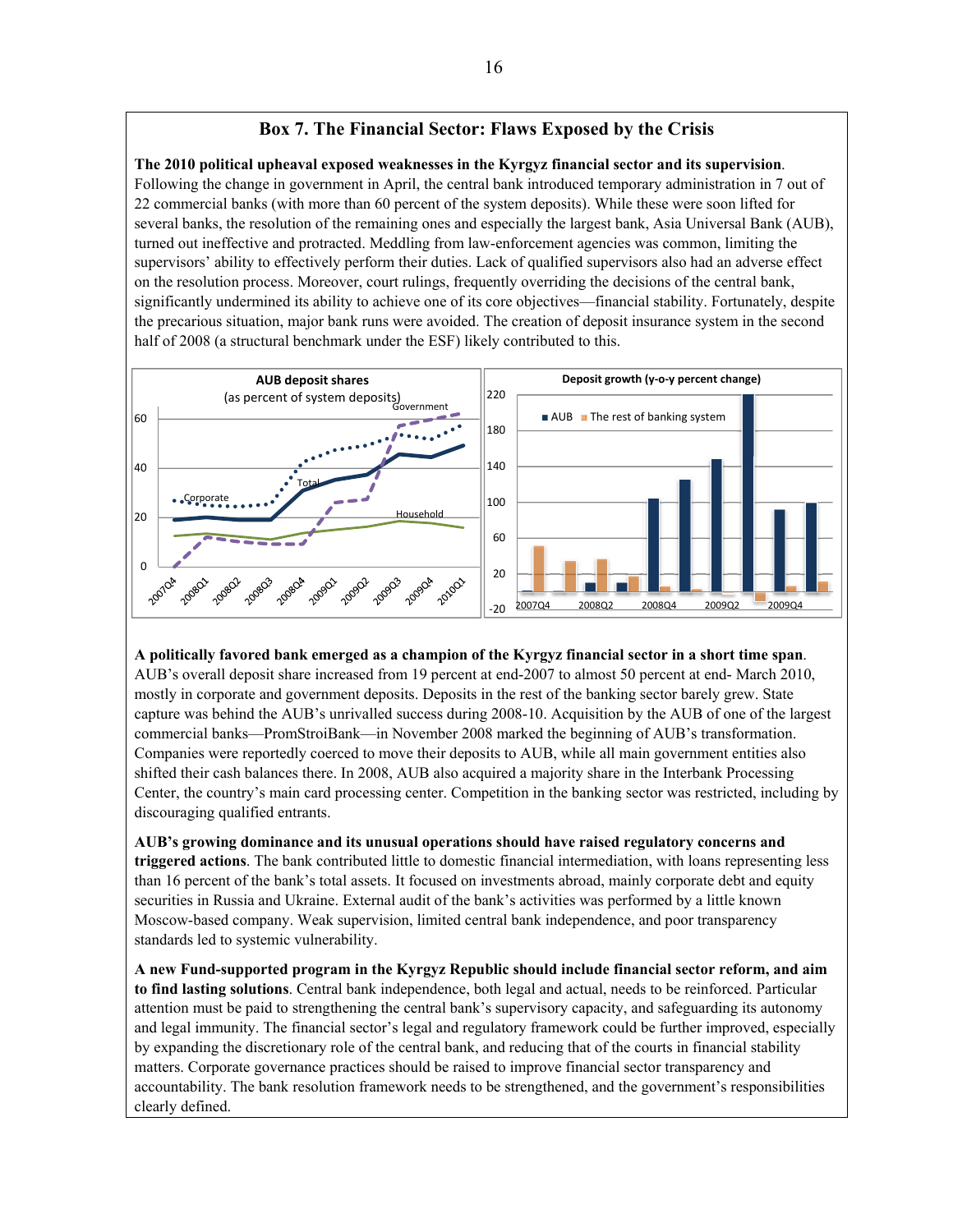## **IV. CONCLUSIONS AND OPTIONS FOR FUTURE IMF INVOLVEMENT**

18. **Macroeconomic performance under Fund-supported programs in the Kyrgyz republic in the period under review (2005–10) has been generally satisfactory**. Prudent fiscal policy in the good years provided crucial space for countercyclical policies in 2009 and 2010. Revenue targets were met, often with wide margins; and external debt was reduced significantly, despite the missed opportunity of forgone HIPC/MDRI debt relief. Monetary policy was also generally appropriate, although the central bank could have tightened policy earlier in 2007 to address inflationary pressures at an earlier stage. In sum, in the macroeconomic area, key objectives identified in the 2004 EPA were achieved.

19. **However, progress in promoting structural reforms and in improving the transparency of government operations has been disappointing.** Lingering weaknesses in the energy and financial sectors came clearly to the fore in the 2010 crisis, had large macroeconomic implications, and appear to have their root cause in more general economic governance problems. Neither the 'structural benchmarks' approach taken in the 2005–08 PRGF, nor the hands-off approach under the 2008–10 ESF, had much impact in these areas.

20. **The lack of progress in economic governance may jeopardize macroeconomic stability over the medium term, and exposes the Fund to reputational risk**. The delay (and eventual noncompletion) of the second and third review under the ESF owing to governance concerns have greatly helped maintain Fund credibility. If governance issues are not addressed, problems in key sectors are likely to recur, with macroeconomic ramifications.

21. **A new three-year Fund program could be very helpful during the reconstruction period**. Given the Kyrgyz Republic's protracted balance of payments need, an ECF that helps to finance this need, catalyzes support from other donors and addresses structural issues could play a key role in supporting macroeconomic management over the next few years. Such a program should ensure fiscal consolidation over the medium term to avoid a renewed build-up of government and external debt, and rebuild macroeconomic policy buffers.

22. **Under a possible new ECF-supported program, structural reform of key sectors will need to be addressed head-on**. Structural conditionality will need to be carefully designed, be based on a homegrown development strategy, take into account implementation capacity, and be coordinated with other donors, in particular the World Bank. It must be meaningful without being perceived as intrusive—ownership of reforms remains crucial. In the financial sector, a level playing field needs to be maintained, including by strengthening the central bank's independence and supervisory capacity. The rule of the courts in financial stability matters should be reduced, and financial sector transparency and accountability standards raised. In the energy sector, the QFD will need to be brought under control, with a targeted safety net to compensate for higher prices. A very good communication effort is needed to explain why electricity price increases are necessary, and any increase in tariffs should be embedded in an overall reform strategy for the sector, focusing on improving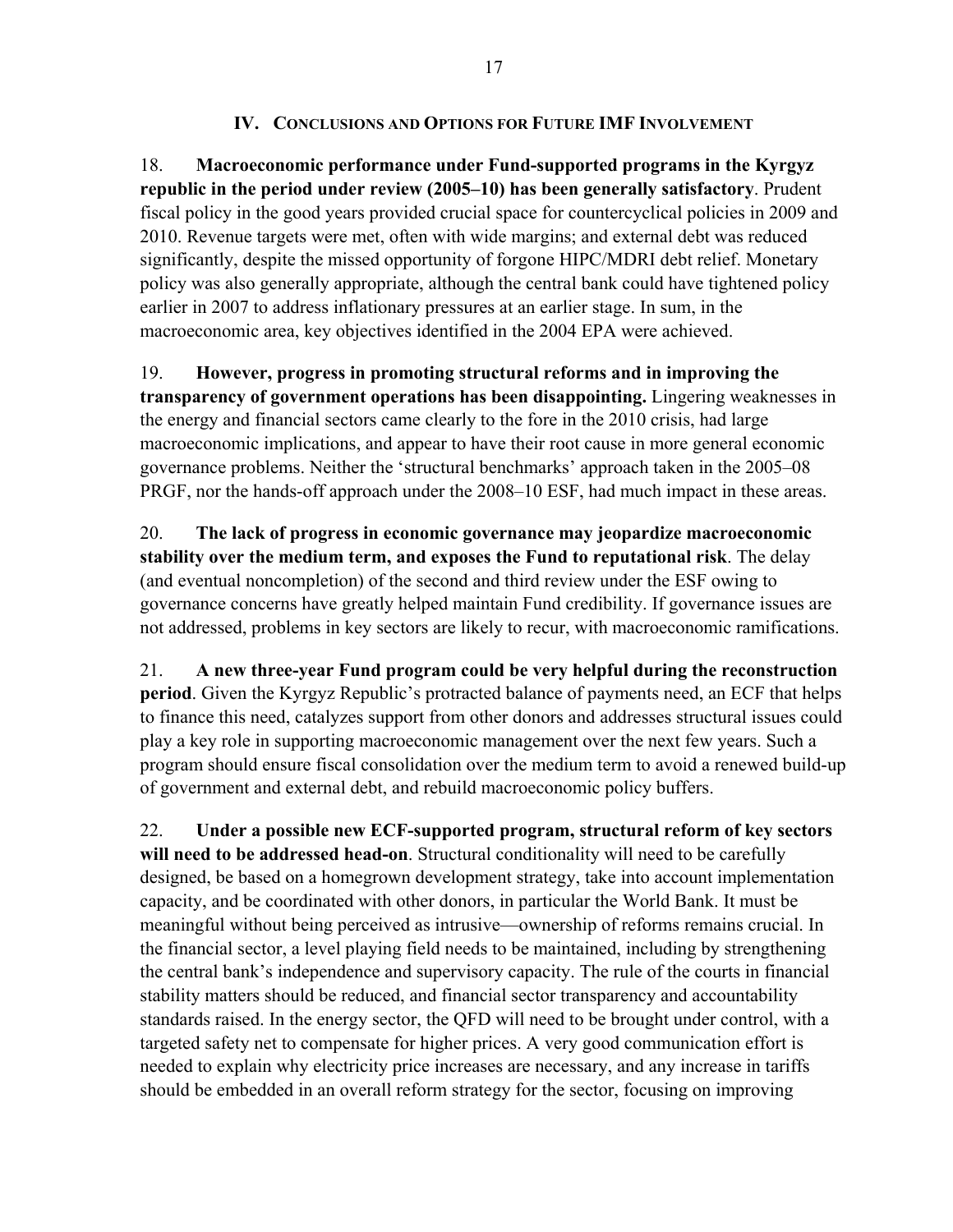transparency and governance. Given the Fund's limited expertise in energy issues, close cooperation with key donors will be especially important in this area.

## 23. **The risks associated with renewed engagement under a possible ECF**

**arrangement will need to be carefully managed.** A solution of security issues, especially through a reconciliation in the south, is a precondition for sustainable economic development. Weak governance remains a key concern—while reducing corruption and the perception of corruption will likely be a top priority for the new government, progress in the area has proven elusive in the period under review in this assessment. Program design and monitoring of implementation will need to be mindful of the risks associated with weak governance. In addition, exogenous shocks will likely continue to effect program performance. A solid performance under the RCF would provide some comfort, but no guarantees.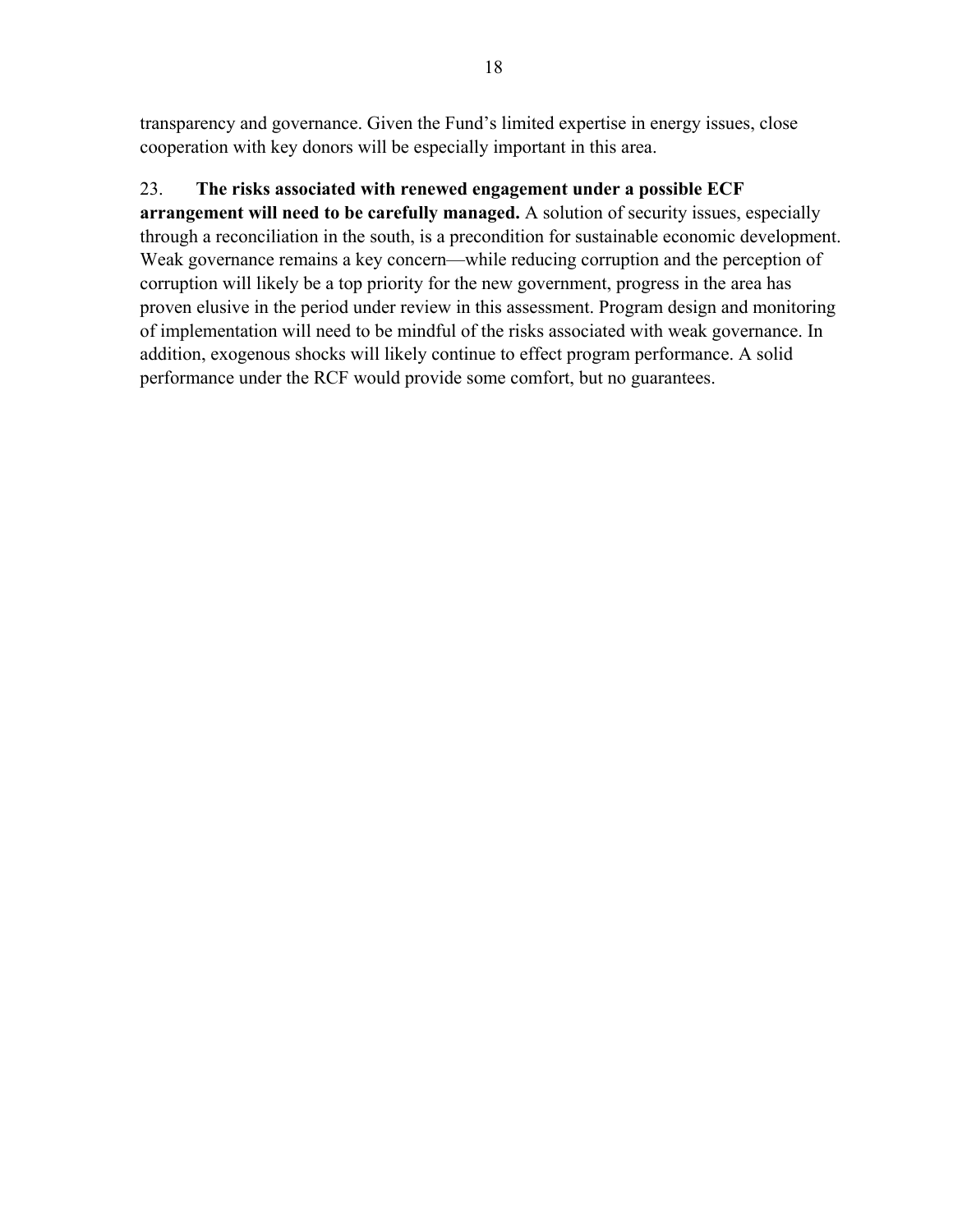|                                                                                                    | 2004   | 2005   | 2006          | 2007   | 2008   | 2009    | 2010     |
|----------------------------------------------------------------------------------------------------|--------|--------|---------------|--------|--------|---------|----------|
|                                                                                                    | Act.   | Act.   | Act.          | Act.   | Act.   | Prel.   | Prel.    |
| Nominal GDP (in billions of soms)                                                                  | 94.4   | 100.9  | 113.8         | 141.9  | 188.0  | 201.2   | 212.2    |
| Nominal GDP (in millions of U.S. dollars)                                                          | 2,215  | 2,460  | 2,837         | 3,805  | 5,131  | 4,683   | 4,615    |
| Real GDP (growth in percent)                                                                       | 7.0    | $-0.2$ | 3.1           | 8.5    | 7.6    | 2.9     | $-1.4$   |
| Non-gold real GDP (growth in percent)                                                              | 7.6    | 1.4    | 5.7           | 9.0    | 5.4    | 3.4     | $-2.1$   |
| GDP per capita (in U.S. dollars)                                                                   | 435    | 478    | 546           | 727    | 972    | 880     | 863      |
| Consumer prices (12-month percent change, eop)                                                     | 2.8    | 4.9    | 5.1           | 20.1   | 20.1   | 0.0     | 18.9     |
| Consumer prices (12-month percent change, average)                                                 | 4.1    | 4.3    | 5.6           | 10.2   | 24.5   | 6.8     | 7.8      |
| Investment and savings (in percent of GDP)                                                         |        |        |               |        |        |         |          |
| Investment                                                                                         | 20.8   | 21.6   | 22.5          | 21.0   | 20.3   | 22.9    | 24.7     |
| Public                                                                                             | 4.9    | 4.8    | 4.3           | 4.8    | 4.2    | 5.0     | 5.6      |
| Private                                                                                            | 16.0   | 16.9   | 18.2          | 16.3   | 16.2   | 17.8    | 19.1     |
| Savings                                                                                            | 25.8   | 24.4   | 19.5          | 20.9   | 12.3   | 24.9    | 21.2     |
| Public                                                                                             | $-0.1$ | 1.0    | 1.6           | 4.1    | 5.1    | 4.0     | $-0.4$   |
| Private                                                                                            | 25.9   | 23.5   | 17.8          | 16.7   | 7.1    | 21.0    | 21.7     |
| Savings-investment balance                                                                         | 4.9    | 2.8    | $-3.1$        | $-0.2$ | $-8.1$ | 2.0     | $-3.5$   |
| General government finances (in percent of GDP) 1/                                                 |        |        |               |        |        |         |          |
| Total revenue and grants                                                                           | 23.3   | 24.7   | 26.4          | 30.3   | 29.9   | 32.3    | 31.7     |
| of which: Tax revenue                                                                              | 18.3   | 20.0   | 21.4          | 22.6   | 23.0   | 22.2    | 23.2     |
| Total expenditure (including net lending)                                                          | 27.7   | 28.1   | 28.9          | 31.0   | 29.3   | 36.1    | 38.1     |
| of which: Current expenditure                                                                      | 23.3   | 23.7   | 24.8          | 26.2   | 24.8   | 28.4    | 32.2     |
| Capital expenditure                                                                                | 4.9    | 4.8    | 4.3           | 4.8    | 4.2    | 5.0     | 5.6      |
| Overall fiscal balance                                                                             | $-4.4$ | $-3.6$ | $-2.1$        | $-0.3$ | 0.0    | $-3.6$  | $-6.5$   |
| Primary balance                                                                                    | $-3.1$ | $-2.0$ | $-1.2$        | 0.3    | 0.8    | $-2.8$  | $-5.6$   |
| Primary balance excluding grants                                                                   | $-4.1$ | $-3.0$ | $-2.0$        | $-1.9$ | $-1.1$ | $-8.1$  | $-8.6$   |
| Total public debt                                                                                  | 92.9   | 85.9   | 72.5          | 56.8   | 48.5   | 57.9    | 65.1     |
| Banking sector 2/                                                                                  |        |        |               |        |        |         |          |
| Reserve money (percent change, eop)                                                                | 22.9   | 24.9   | 47.4          | 38.5   | 11.3   | 18.3    | 18.4     |
| Broad money (percent change, eop)                                                                  | 33.6   | 25.5   | 51.6          | 33.3   | 12.6   | 17.9    | 20.2     |
| Credit to private sector (percent change, eop)                                                     | 67.7   | 20.5   | 48.6          | 79.7   | 26.4   | $-2.8$  | 4.2      |
| Credit to private sector (in percent of GDP)                                                       | 7.0    | 7.8    | 10.3          | 14.9   | 14.4   | 12.9    | 11.7     |
| Velocity of broad money 3/                                                                         | 5.6    | 4.7    | 3.5           | 3.3    | 3.9    | 3.4     | 3.2      |
| Interest rate 4/                                                                                   | 24.3   | 4.3    | 4.2           | 5.6    | 19.2   | 1.9     | 5.5      |
| <b>External sector</b>                                                                             |        |        |               |        |        |         |          |
| Current account balance (in percent of GDP)                                                        | 4.9    | 2.8    | $-3.1$        | $-0.2$ | $-8.1$ | 2.0     | $-3.5$   |
| Export of goods and services (million USD)                                                         | 1,024  | 1,053  | 1,485         | 2,244  | 3,037  | 2,821   | 2,794    |
| Export growth (percent change)                                                                     | 24.2   | 2.9    | 40.9          | 51.1   | 35.4   | $-7.1$  | $-0.9$   |
| Import of goods and services (million USD)                                                         | 1,127  | 1,397  | 2,253         | 3,218  | 4,747  | 3,680   | 4,015    |
| Import growth (percent change)                                                                     | 27.7   | 23.9   | 61.3          | 42.8   | 47.5   | $-22.5$ | 9.1      |
| Gross International reserves (million USD)                                                         | 544    | 608    | 814           | 1,194  | 1,222  | 1,584   | 1,700    |
| Gross reserves (months of next year imports, eop)                                                  | 4.7    | 3.2    | 3.0           | 3.0    | 4.0    | 4.7     | 4.0      |
| External public debt outstanding (in percent of GDP)                                               | 88.5   | 78.0   | 69.8          | 54.6   | 41.2   | 52.8    | 59.5     |
| External public debt service-to-export ratio (in percent)                                          | 5.9    | 6.5    | 4.0           | 2.9    | 2.4    | 3.2     | 3.5      |
|                                                                                                    |        |        |               |        |        |         |          |
| Memorandum items                                                                                   | 42.6   | 41.0   |               | 37.3   | 36.6   | 43.0    | 46.0     |
| Exchange rate (soms per U.S. dollar, average)<br>Real effective exchange rate (2000=100) (average) | 99.6   | 100.0  | 40.1<br>101.7 | 108.3  | 121.7  | 117.7   |          |
|                                                                                                    |        |        |               |        |        |         | $\cdots$ |

# Table 1. Kyrgyz Republic: Selected Economic Indicators, 2004–10

Sources: Kyrgyz authorities; and Fund staff estimates.

1/ General government comprises State Government, Social Fund and Development Fund (starting from September 2009) finances. State government comprises central and local governments.

2/ At actual exchange rates 2004-2009, at program exchange rates (KGS 38.21 per 1 U.S. dollar) for 2010.

3/ 12-month GDP over end-period broad money.

4/ Interest rate on 3-month treasury bills.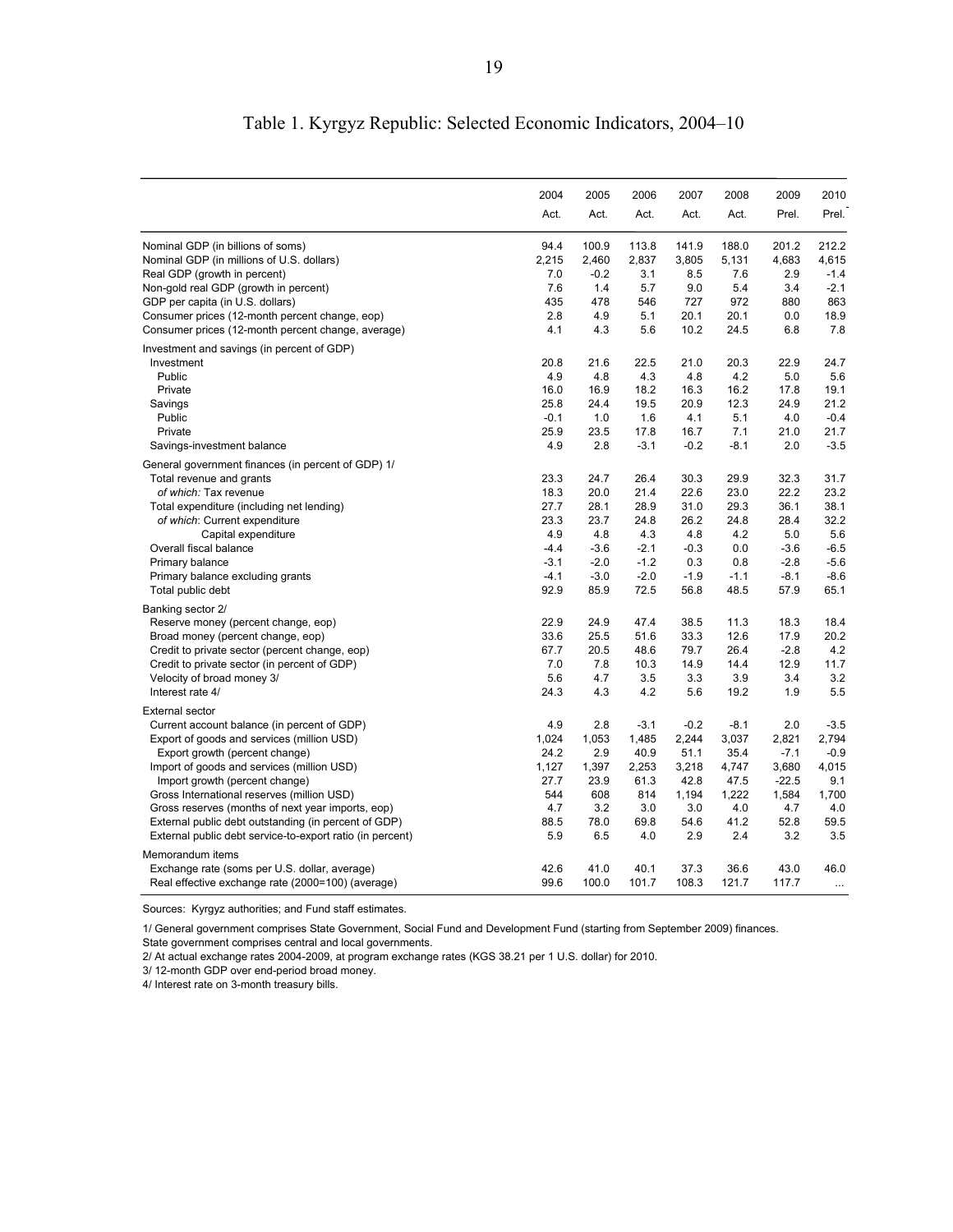|                                         |                     |                                      | Reviews  |          |          |          |              |              |              |
|-----------------------------------------|---------------------|--------------------------------------|----------|----------|----------|----------|--------------|--------------|--------------|
|                                         |                     |                                      | PRGF*    |          |          |          | <b>ESF</b>   |              |              |
|                                         |                     |                                      | First    | Second   | Third    | Fourth   | Fifth        | Sixth        | First        |
| Quantitative<br>Performance<br>Criteria | Monetary            | Net International Reserves           | ✓        | ✓        | ✓        | ✓        | ✓            | ✓            | ✓            |
|                                         |                     | Net Domestic Assets                  | ✓        | ✓        | ✓        | ✓        | ✓            | ✓            | ✓            |
|                                         |                     | Fiscal Deficit                       | ✓        | ✓        | ✓        | ✓        | ✓            | ✓            | ✓            |
|                                         | Fiscal              | Tax Revenues **                      | ✓        | ✓        | ✓        | ✓        | ✓            | ✓            | $\checkmark$ |
|                                         |                     | <b>State Budget Arrears</b>          | ✓        | ✓        | ✓        | ✓        | ✓            | ✓            | .            |
|                                         |                     | Pension Arrears                      | ✓        | ✓        | ✓        | ✓        | $\checkmark$ | ✓            | .            |
|                                         |                     | Payroll Collections                  | ✓        | ✓        | ✓        | ✓        | ✓            | $\checkmark$ | .            |
|                                         |                     | Medical Insurance Fund Arrears       | ✓        | ✓        | ✓        | ✓        | $\checkmark$ | ✓            | .            |
|                                         | Debt Sustainability | Short-term Nonconcessional Borrowing | ✓        | ✓        | ✓        | ✓        | ✓            | $\checkmark$ | ✓            |
|                                         |                     | Long-term Nonconcessional Borrowing  | ✓        | ✓        | ✓        | ✓        | ✓            | ✓            | ✓            |
|                                         |                     | <b>External Payment Arrears</b>      | ✓        | ✓        | ✓        | ✓        | ✓            | ✓            | ✓            |
| Indicative                              | Monetary            | Reserve Money                        | ✓        | x        | ×        | x        | ×            | ×            | ✓            |
| Targets                                 | Energy              | Electricity Quasi-Fiscal Deficit     | ✓        | ✓        | ✓        | ✓        | x            | ×            | .            |
|                                         |                     | Structural Benchmark 1               | ✓        | .        | .        | $\cdots$ | .            | .            | .            |
|                                         |                     | Structural Benchmark 2               | ✓        | .        | .        | $\cdots$ | .            | .            | .            |
|                                         | Fiscal              | Structural Benchmark 3               | ✓        | .        | .        | $\cdots$ | .            | .            | .            |
|                                         |                     | Structural Benchmark 4               | ✓        | .        | .        | $\cdots$ | .            | $\cdots$     | .            |
|                                         |                     | Structural Benchmark 5               | ✓        | .        | .        | $\cdots$ | .            | $\cdots$     | .            |
|                                         | Fiscal/Financial    | Structural Benchmark 6               | ✓        | .        |          |          |              |              |              |
|                                         |                     | Structural Benchmark 1               |          | ✓        | .        | .        | .            | $\cdots$     | .            |
|                                         | Monetary            | <b>Structural Benchmark 2</b>        | .        | ✓        | .        | .        | .            | $\cdots$     | .            |
|                                         |                     |                                      | .        | ✓        | .        | .        | .            | $\cdots$     | .            |
|                                         | Financial           | Structural Benchmark 3               | $\cdots$ | ✓        | .        | .        | .            | $\cdots$     | .            |
|                                         | Monetary/Financial  | Structural Benchmark 4               | .        |          | .<br>✓   | .        | .            | .            | .            |
|                                         | Fiscal              | Structural Benchmark 1               | .        | .        |          | .        | .            | .            | .            |
|                                         |                     | Structural Benchmark 2               | .        | .        | x        | .        | .            | .            | .            |
|                                         | Monetary            | Structural Benchmark 3               | .        | .        | ✓        | .        | .            | $\cdots$     | .            |
|                                         | Financial           | Structural Benchmark 4               | .        | .        | ✓        | .        | $\cdots$     | .            | .            |
|                                         | Monetary            | Structural Benchmark 1               | $\cdots$ | $\cdots$ | .        | —        | .            | .            | .            |
|                                         |                     | Structural Benchmark 2               | $\cdots$ | .        | .        |          | $\cdots$     | .            | .            |
|                                         | Energy              | Structural Benchmark 3               | $\cdots$ | .        | .        | ✓        | .            | .            | .            |
| Structural Benchmarks                   | Fiscal              | Structural Benchmark 4               | $\cdots$ | $\cdots$ | .        | ✓        | $\cdots$     | $\ldots$     | .            |
|                                         | Financial           | Structural Benchmark 5               | $\cdots$ | $\cdots$ | .        | x        | $\cdots$     | $\ldots$     | .            |
|                                         | Labor market        | Structural Benchmark 6               | $\cdots$ | $\cdots$ | $\cdots$ | ✓        | .            | $\ldots$     | .            |
|                                         |                     | Structural Benchmark 1               | $\cdots$ | $\cdots$ | .        | $\cdots$ | ✓            | .            | .            |
|                                         | Fiscal              | Structural Benchmark 2               | .        | .        | .        | .        | ×            | .            | .            |
|                                         |                     | Structural Benchmark 3               | $\ldots$ | $\cdots$ | $\ldots$ | $\cdots$ | x            | $\cdots$     | .            |
|                                         |                     | Structural Benchmark 4               | $\cdots$ | $\cdots$ | .        | $\cdots$ | ✓            | $\cdots$     | .            |
|                                         | Financial           | Structural Benchmark 5               | $\cdots$ | $\cdots$ | .        | $\cdots$ | ✓            | $\cdots$     | .            |
|                                         |                     | Structural Benchmark 1               | $\cdots$ | $\cdots$ | .        | $\cdots$ | .            | ✓            | .            |
|                                         | Fiscal              | Structural Benchmark 2               | $\cdots$ | $\cdots$ | .        | $\cdots$ | .            | $\checkmark$ | .            |
|                                         | Financial           | Structural Benchmark 3               | $\cdots$ | .        | .        | $\cdots$ | .            | $\checkmark$ | .            |
|                                         |                     | Structural Benchmark 4               | .        | $\cdots$ | .        | .        | .            | $\checkmark$ | .            |
|                                         |                     | Structural Benchmark 5               | $\ldots$ | .        | .        | $\cdots$ | .            | x            | .            |
|                                         | Monetary            | Structural Benchmark 1               | $\cdots$ | .        | .        | $\cdots$ | .            | .            | ✓            |
|                                         |                     | Structural Benchmark 2               | $\cdots$ | .        | .        | $\cdots$ | .            | .            | ✓            |
|                                         | Financial           | Structural Benchmark 3               | .        | .        | .        | $\cdots$ | .            | .            |              |
|                                         |                     |                                      |          |          |          |          |              |              |              |

**Annex 1. Kyrgyz Republic: Observance of Program Conditionality, 2005–2008** 

 $\checkmark$  observed,  $\star$  not observed, — observed with delay.

\* The PRGF also included an indicative target on contracting or guaranteeing by the state government or NBKR of new concessional debts, agreed seperately in the TMU. These targets have all been met.

\*\* Was made an indicative target under the ESF.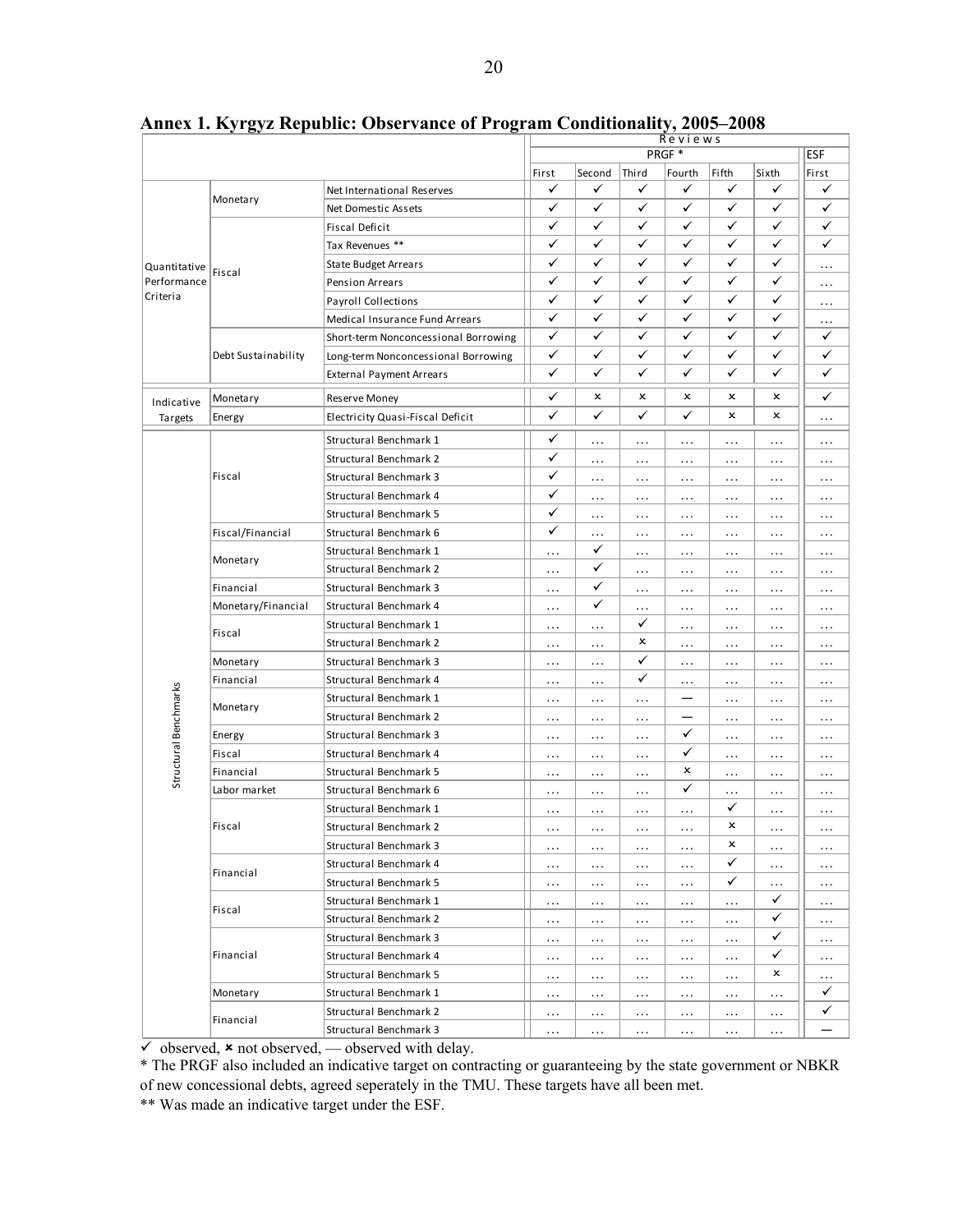## **Annex 2. Kyrgyz Republic: Poverty Trends**

**The Kyrgyz Republic entered its 2005–08 PRGF-supported program with considerable strides made towards reducing poverty.** Relatively robust economic growth over the period 2000 to 2004 resulted in an over 50 percent increase in per capita GDP and a decline in the poverty rate from 52 percent to 46 percent over the same period. During the program period, the poverty rate fell further to 35 percent by end-2007, with much of the decline driven by an increase in private consumption and high inflows of workers' remittances.



**The 2005 PRGF was based on the authorities' National Poverty Reduction Strategy (NPRS) and the Country Development Strategy (CDS)**. At the onset of the program, additional budgetary resources were allocated to poverty-reducing spending on investments in health and education, as well as increased pension benefits to the poorest segment. Special emphasis was also placed on a campaign against corruption, especially in the tax and customs administrations that would increase revenue and create room for an increase in social spending. Fiscal reforms under the program aimed at improving public expenditure management, focusing on steps to strengthen budget credibility and transparency, and to enhance the tracking, monitoring, and reporting of poverty-related spending.



**Over the life of the PRGF program, macroeconomic conditions improved, growth was robust, social spending increased, and poverty rates were reduced**. However, inequality remained high, owing to a lack of labor-intensive growth and continued weak governance.

**In contrast, during the period covered by the 2008–10 ESF, earlier gains in poverty reduction may have been partially reversed.** Several shocks undermined macroeconomic stability and led to lower economic growth, a reduction in employment opportunities, weakened inflows of workers' remittances, and lower real incomes.